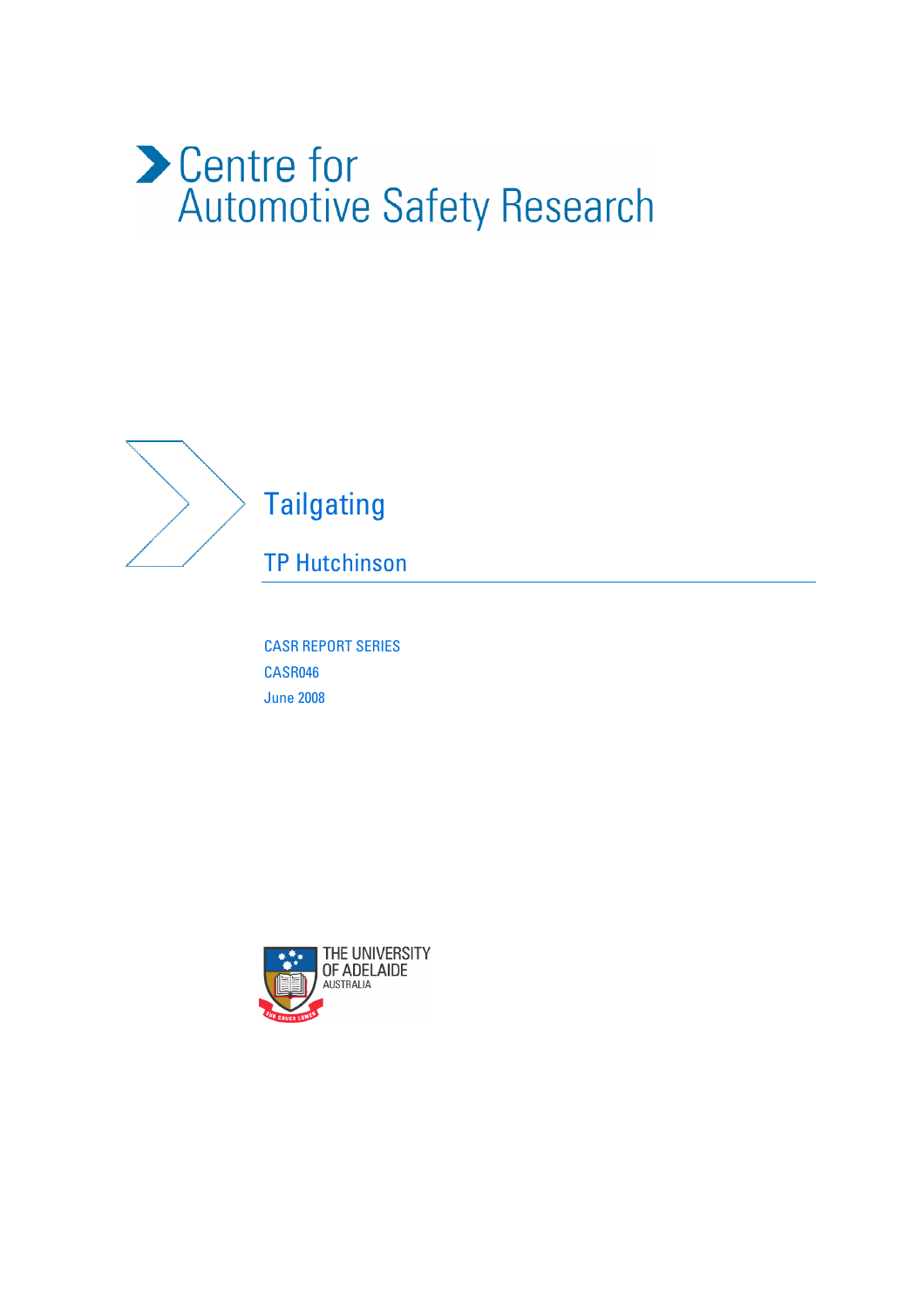## Report documentation

| REPORT NO. | ገATE      | <b>PAGES</b> | ISBN              | <b>ISSN</b> |
|------------|-----------|--------------|-------------------|-------------|
| CASR046    | June 2008 | 23           | 978 1 920947 49 1 | 1449-2237   |

#### TITLE

**Tailgating** 

#### AUTHORS

TP Hutchinson

#### PERFORMING ORGANISATION

Centre for Automotive Safety Research The University of Adelaide South Australia 5005 AUSTRALIA

#### SPONSORED BY

Motor Accident Commission GPO Box 1045 Adelaide SA 5001 AUSTRALIA

#### AVAILABLE FROM

Centre for Automotive Safety Research http://casr.adelaide.edu.au/publications/researchreports

#### ABSTRACT

Among the causes of rear end crashes is tailgating (following too closely). (In this report, tailgating does not refer only to deliberately aggressive close following, the driver may consider the close distance to be appropriate.) Calculations about how tailgating can lead to rear end crashes are presented. A distinction is made between conditions in which improved braking performance will and those in which it will not reduce the likelihood of a rear end crash. Short gaps between one vehicle and the next are very common in ordinary driving. Because of the possibility of a disturbance in flow being amplified as it passes from one vehicle to another, drivers bear a collective responsibility to vehicles behind them to try to dampen rather than amplify disturbances. Evidence from rear end crashes that were investigated in depth by staff at CASR (Centre for Automotive Safety Research, University of Adelaide) is that inattention in various forms is a more frequent cause than tailgating. (It is noted that methods of classification of rear end crashes are surprisingly coarse and not very helpful for devising remedial measures.) Potential measures to counter tailgating are discussed: advisory signs, markings on the road surface, enforcement by the police, a futuristic proposal for enforcement by the public, and improvements to the vehicle. There is reason to think that each of these would meet with some success.

#### **KEYWORDS**

Headway, Vehicle spacing, Driver behaviour

#### © The University of Adelaide 2008

The views expressed in this report are those of the authors and do not necessarily represent those of the University of Adelaide or the sponsoring organisation.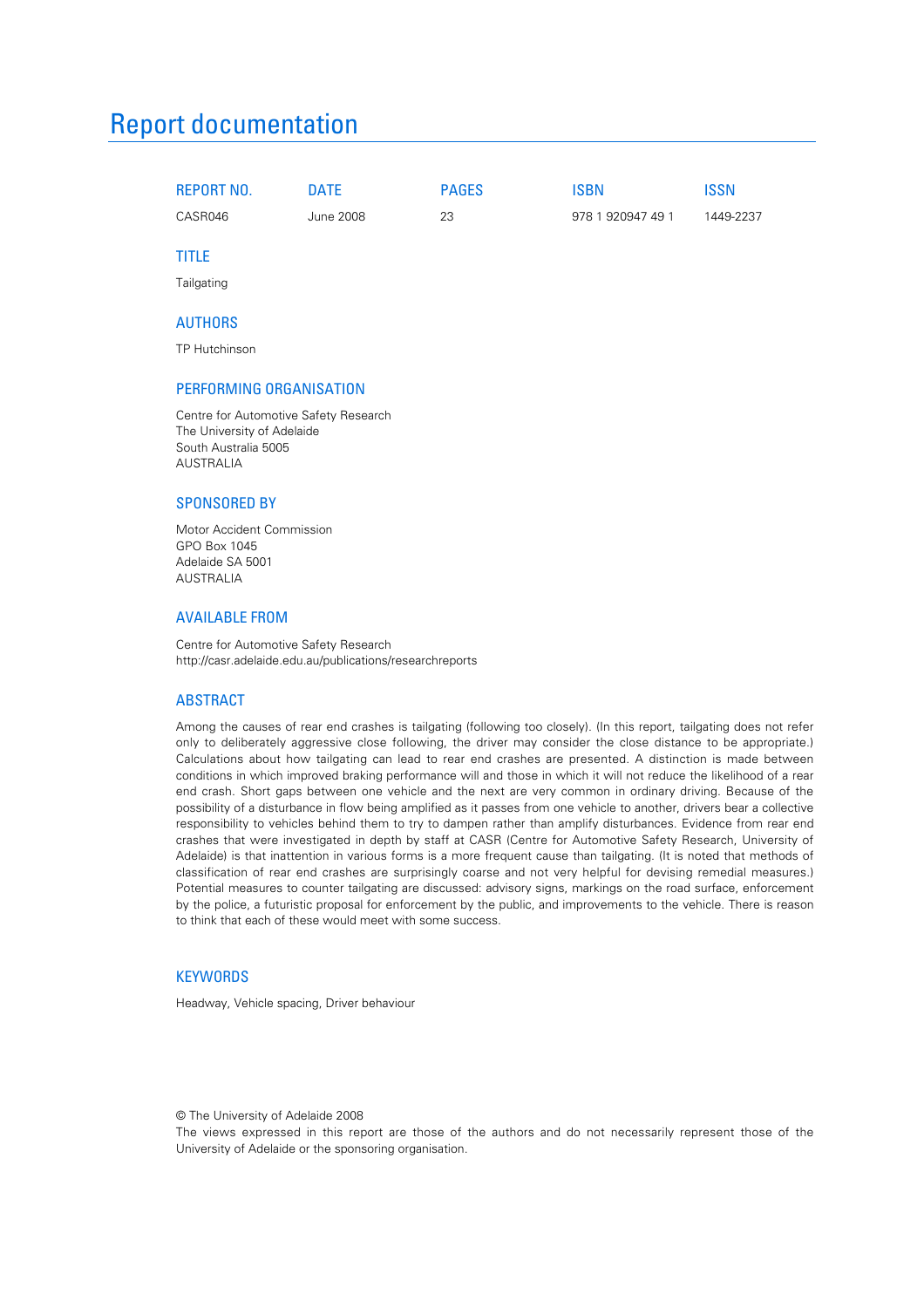## Summary

One obvious cause of rear end crashes is following too closely --- "tailgating", as it is sometimes called. (In this report, tailgating does not refer only to deliberately aggressive close following, the driver may consider the close distance to be safe and appropriate.) Calculations about how tailgating can lead to rear end crashes are presented. A distinction is made between conditions in which improved braking performance will and those in which it will not reduce the likelihood of a rear end crash.

Short gaps between one vehicle and the next are very common in ordinary driving: on busy motorways, for example, a driver will typically choose to follow only 0.5 to 1.0 seconds behind the vehicle ahead. Because of the possibility of a disturbance in steady vehicle following being amplified as it passes from one vehicle to another, drivers bear a collective responsibility to vehicles behind them to try to dampen rather than amplify disturbances.

Evidence from rear end crashes that were investigated in depth by staff at CASR (Centre for Automotive Safety Research, University of Adelaide) is that inattention in various forms is a more frequent cause than tailgating. It is noted that methods of classification of rear end crashes are surprisingly coarse and not very helpful for devising remedial measures.

Potential measures to counter tailgating are discussed: advisory signs, markings on the road surface, enforcement by the police, a futuristic proposal for enforcement by the public, and improvements to the vehicle. There is reason to think that each of these would meet with some success. But as regards the effect on rear end crashes, there are two limitations. The first is that, as already mentioned, inattention is probably a more frequent cause than tailgating. The second is that close following is common, and if a minimum gap or stricter enforcement were proposed, great care would be needed in choosing the minimum or managing the stricter enforcement.

Advisory signs or increased enforcement would need to pay close attention to safety. For example, a trial in the U.K. some years ago commenced with a setting of 0.7 seconds as the trigger point, which was raised in stages to 1.6 seconds as the trial progressed. If police chose to heavily enforce a minimum of 2 or 3 seconds, there may be some adverse impact on traffic flow. This would be unlikely with a lower choice of minimum, or enforcement carefully tailored to the conditions.

Several ways in which datasets at CASR could be used to throw more light on rear end crashes are discussed.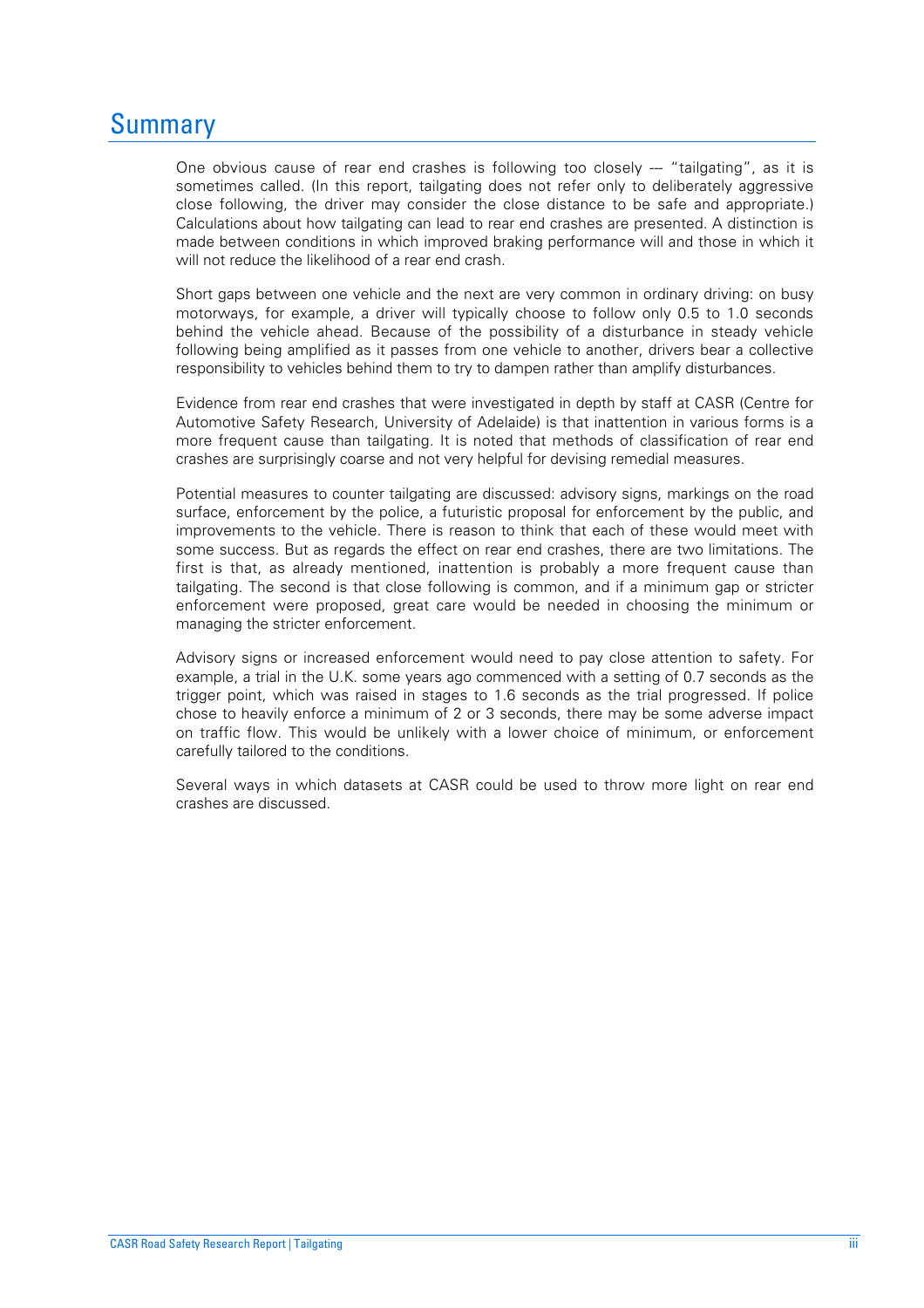# **Contents**

| 1               |     |  |  |  |  |
|-----------------|-----|--|--|--|--|
| $\overline{2}$  |     |  |  |  |  |
| 3               |     |  |  |  |  |
|                 | 3.1 |  |  |  |  |
|                 | 3.2 |  |  |  |  |
|                 | 3.3 |  |  |  |  |
|                 | 3.4 |  |  |  |  |
|                 | 3.5 |  |  |  |  |
| 4               |     |  |  |  |  |
|                 | 4.1 |  |  |  |  |
|                 | 4.2 |  |  |  |  |
| 5               |     |  |  |  |  |
|                 |     |  |  |  |  |
|                 | 5.1 |  |  |  |  |
|                 | 5.2 |  |  |  |  |
|                 | 5.3 |  |  |  |  |
|                 | 5.4 |  |  |  |  |
|                 | 5.5 |  |  |  |  |
| $6\overline{6}$ |     |  |  |  |  |
|                 | 6.1 |  |  |  |  |
|                 | 6.2 |  |  |  |  |
|                 |     |  |  |  |  |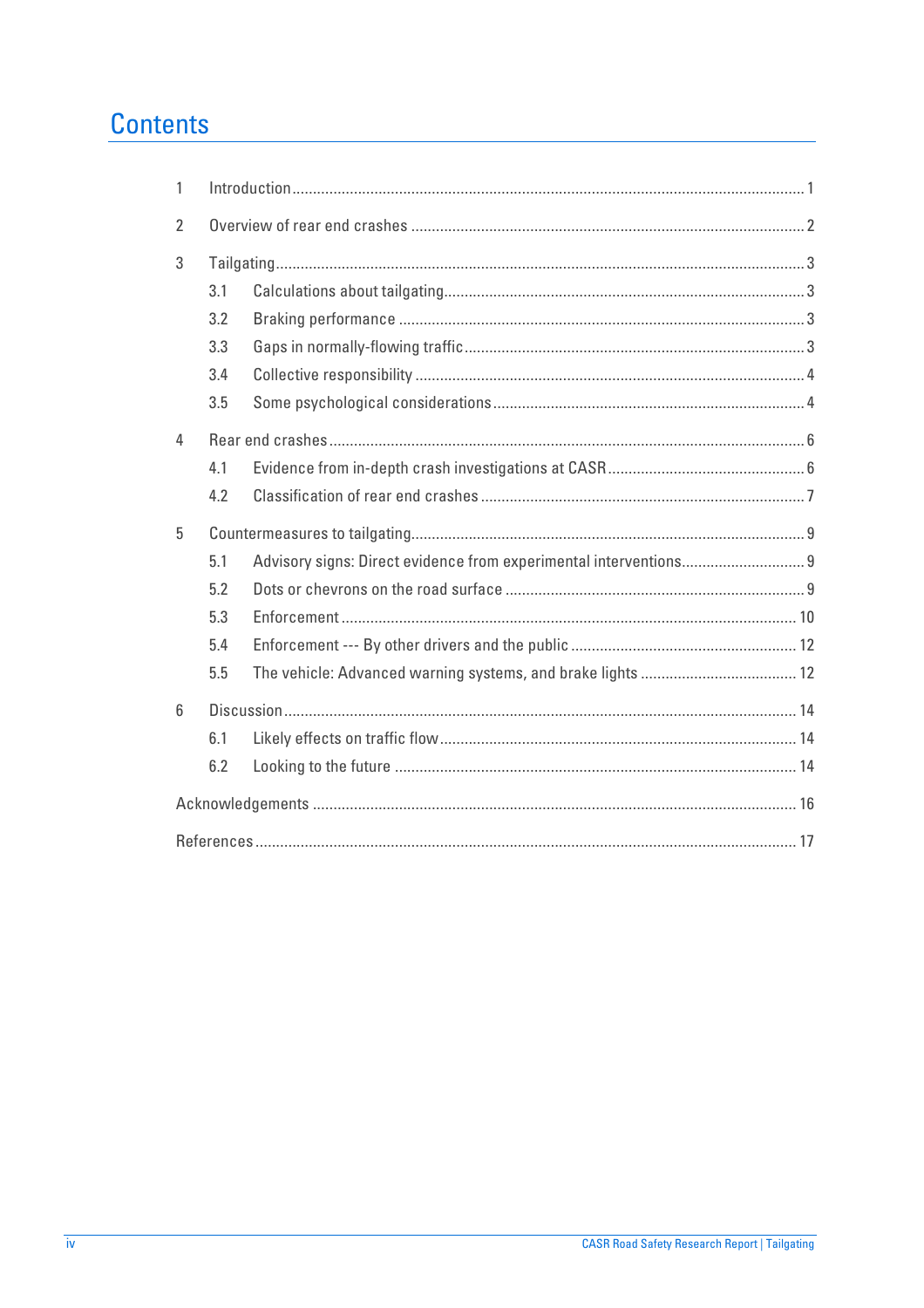# 1 Introduction

One obvious cause of rear end crashes is following too closely --- "tailgating", as it is sometimes called. In this report, tailgating does not refer only to deliberately aggressive close following. The driver may consider the close distance to be safe and appropriate.

The present report is arranged as follows.

- Section 2 is an introduction to rear end crashes. It summarises the recent report by Baldock et al. (2005).
- Section 3 presents basic calculations about how tailgating can lead to rear end crashes, and distinguishes between conditions in which improved braking performance will or will not reduce the likelihood of a rear end crash. It goes on to discusses the gaps between vehicles that occur in normally-flowing traffic. Because of the possibility of a disturbance in steady vehicle following being amplified as it passes from one vehicle to another, drivers bear a collective responsibility to vehicles behind them to try to dampen rather than amplify disturbances. Also discussed in Section 3 are some psychological issues: aggression, perception and anticipation, and interference between tasks.
- Section 4 returns to discussion of crashes, and a close examination is made of what Baldock et al. (2005) say about rear end crashes that were investigated in depth by staff at CASR. Of the 27 rear end crashes discussed there, the present report describes 2 as partially tailgating and a further 4 as minimally tailgating. Inattention in various forms seems a more frequent cause than tailgating. Also discussed in Section 4 is the classification of rear end crashes.
- Section 5 discusses some possible countermeasures to tailgating: advisory signs, markings on the road surface, enforcement by the police, a futuristic proposal for enforcement by the public, and improvements to the vehicle. Because close following is so common, implementation of any measure that affects the flow of traffic (such as stricter enforcement) would need to be carefully managed.
- Section 6 firstly discusses what effect adoption of a gap of, say, 2 or 3 seconds by all vehicles might have on traffic flow in Adelaide conditions, and secondly identifies several ways in which datasets at CASR could be used to throw more light on rear end crashes.

#### TERMINOLOGY AND ABBREVIATIONS

Most authors use the terms *headway* and *gap* interchangeably. However, some make a distinction, using headway to refer to the time (or, sometimes, the distance) between the front of one vehicle and the front of the next (or, sometimes, between the first axle of one vehicle and the first axle of the next), and gap to refer to the time or distance between the back of one vehicle and the front of the next. The present report does not discuss methods of measuring distances between vehicles, and thus this distinction is usually not necessary and the terms can be used interchangeably. At some points, one or other term has been deliberately chosen, but usually the usage is that which is most common in a particular context or is that of the author whose work is being discussed.

CASR --- Centre for Automotive Safety Research, University of Adelaide.

CTP --- Compulsory Third-Party (insurance).

DTEI --- Department of Transport, Energy and Infrastructure (South Australia).

MAC --- Motor Accident Commission (South Australia).

TARS --- The Traffic Accident Reporting System (TARS) database, maintained by DTEI and based on crashes reported to the police.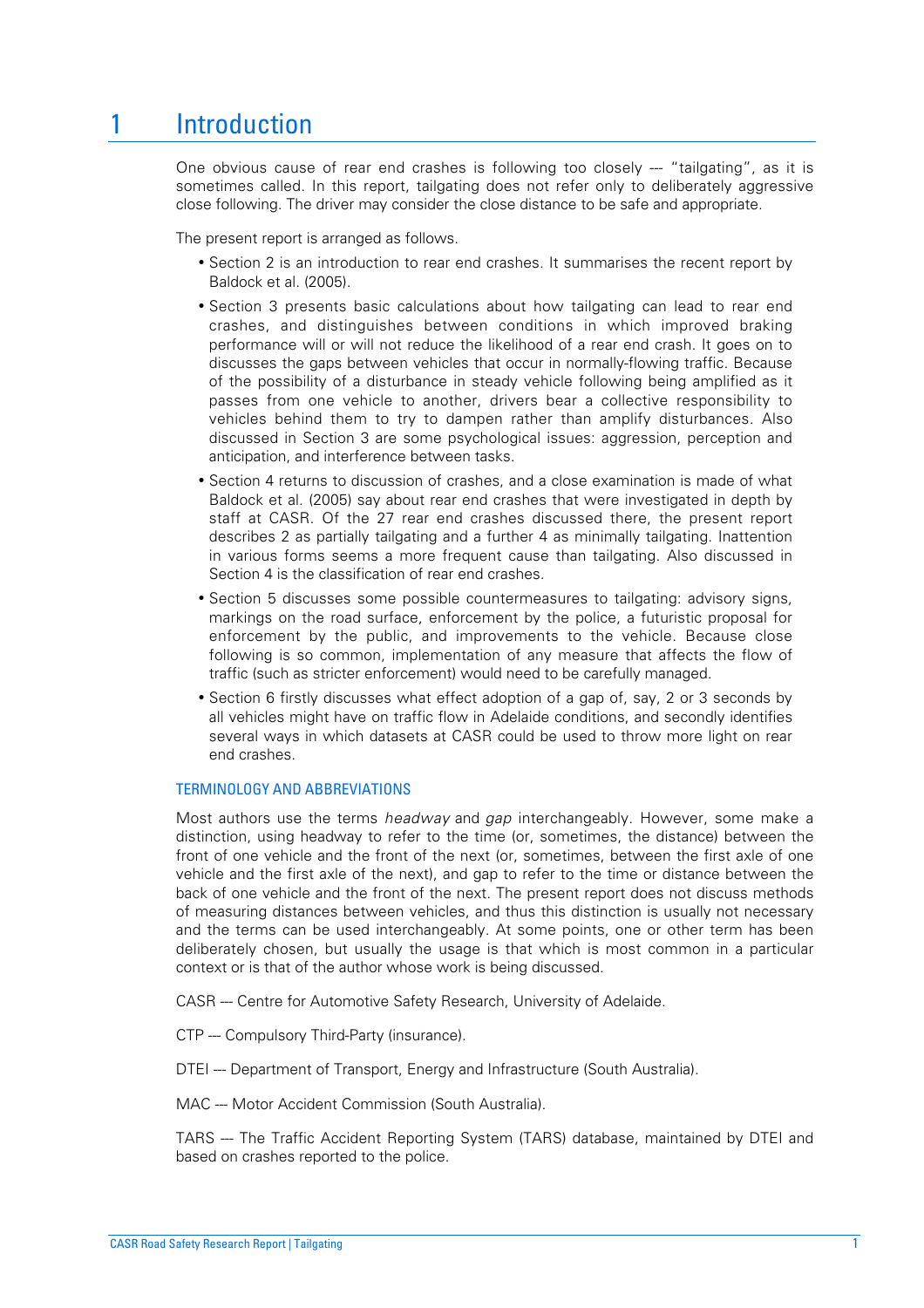# 2 Overview of rear end crashes

An appropriate departure point is the recent report by Baldock et al. (2005), covering the rather broader topic of rear end crashes. But before summarising that report, it should be noted that rear end crashes figure very differently in different datasets.

- According to the Motor Accident Commission (South Australia), approximately 40 per cent of CTP (Compulsory Third Party) claims result from rear end crashes (see http://www.mac.sa.gov.au/road\_safety/the\_issues/inattention).
- In the dataset of crashes reported to the police that was analysed by Baldock et al. (2005, Section 2), rear end crashes constituted 30 per cent.
- Among fatal and serious crashes in South Australia, rear end crashes were 9 per cent of those in metropolitan Adelaide and 3 per cent of those in rural areas (see Road Crash Facts for South Australia 2005, at http://www.transport.sa.gov.au/pdfs/ safety/road\_crash/Crash\_Facts.pdf).

Another way of looking at this is to ask what proportion of crashes reported to insurance companies can be found in the official (police) statistics --- this proportion can vary considerably between different types of crash. Working in Sydney, Searles (1980) found that it was 36 per cent for right-angle crashes and 20 per cent for rear end crashes, for example. The contrast was not so great for casualty crashes, 64 per cent and 52 per cent. (The figures are given in Table 4.7 of Hutchinson, 1987.)

There are three parts to the report by Baldock et al.: analysis of routinely-reported rear end crashes in South Australia (in the TARS database), discussion of rear end crashes investigated in-depth by the Centre for Automotive Safety Research, University of Adelaide, and a literature review that concentrated on road and vehicle factors.

- From the routinely-reported data for 1998-2002, Baldock et al. found that rear end crashes (relative to other types) are more likely to occur at or near crossroads, during peak traffic times, in daylight, on level roads, and on straight roads. They are less likely to occur in country areas, at night, on weekends, and on undivided roads, and are less likely to result in fatal or serious injury. These characteristics largely reflect traffic density. The driver of the striking, as contrasted with the struck vehicle, was more likely to be young, male, and hold only a provisional driving licence.
- From the cases investigated in-depth, Baldock et al. highlighted inadequate division of attention by the driver of the striking vehicle. That is, the driver may have been not sufficiently focused on the driving task, distracted by something inside the vehicle, distracted by something outside the vehicle, unable to adequately divide attention between two or more driving-related tasks, or unable to direct attention appropriately when changing lanes. In 11 of the 38 cases investigated, a vehicle waiting to turn right was involved: greater provision of right turn lanes is an obvious countermeasure. Other factors included health problems of drivers, unexpected events, congestion due to parked vehicles, and obstructed vision. For more on this, see Section 4.1 below.
- The literature review covered four topics: road design, skid resistance, vehicle conspicuity, and collision avoidance systems. *Road design*: the two issues that have received most attention are stationary vehicles waiting to turn at intersections, and drivers some distance before the intersection not expecting to meet stationary queued traffic (perhaps due to restricted visibility). *Skid resistance*: resurfacing with skid resistant material can substantially reduce wet weather crashes. *Vehicle conspicuity*: measures such as retroreflective tape and centre high mounted stop lamps have probably had a degree of success. *Collision avoidance systems*: a variety of different systems are currently being developed and evaluated.

Discussion of rear end crashes will be continued in Section 4.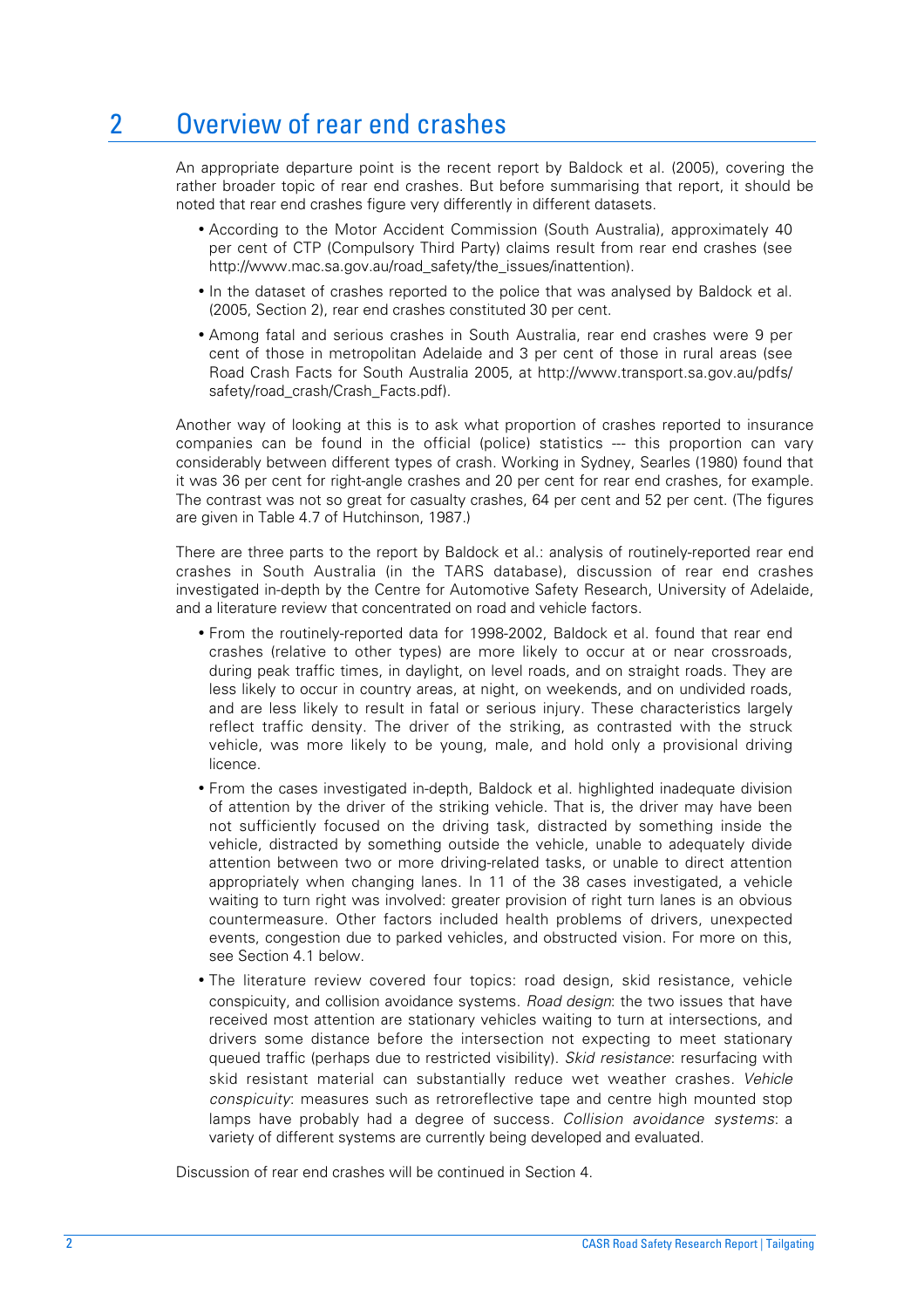# 3 Tailgating

## 3.1 Calculations about tailgating

Conventional calculations about tailgating are as below.

Suppose vehicle 2 is following vehicle 1 at constant speed v, the front of vehicle 2 being  $t_1$ seconds behind the back of vehicle 1. Further suppose that vehicle 1 commences emergency braking, and then, after some reaction time t<sub>2</sub>, vehicle 2 also commences emergency braking. Then vehicle 2 will or will not normally strike vehicle 1 depending upon whether  $t_1$  is smaller or greater than  $t_2$ .

To see that this is the case, let distance be measured from where the back of vehicle 1 is when it commences braking, and let its stopping distance be s. Unless it strikes vehicle 1, the front of vehicle 2 when it comes to rest will be at  $-t_1v + t_2v + s$ , assuming its stopping distance is the same as that of vehicle 1. Whether this is greater or smaller than s depends upon whether  $t_1$  is greater or smaller than  $t_2$ .

If, luckily, the braking performance of vehicle 2 is superior to that of vehicle 1, collision may be avoided even if  $t_1$  is smaller than  $t_2$ . If, unluckily, the braking performance of vehicle 2 is worse than that of vehicle 1, collision may occur even if  $t_1$  is greater than  $t_2$ .

## 3.2 Braking performance

Better braking performance might be achieved through improved vehicle or road surface technology. Would rear end crashes thereby be prevented?

- Not necessarily, the reasoning above tells us. A shorter braking distance is likely to apply to both vehicles, and will not affect the key factor, the difference between  $t_1$ and  $t<sub>2</sub>$ .
- Other types of rear end crashes might indeed be reduced by shortened braking distances. If vehicle 1 is stationary or moving slowly and vehicle 2 is moving, and the driver of vehicle 2 is inattentive but then notices vehicle 1, then a reduced braking distance will indeed improve the chance of avoiding collision.

The distinction between these is that in the tailgating case, the leading vehicle was assumed to brake as hard as it could, whereas in the second case that is not so. The calculation based on emergency braking is a useful one to make because sometimes a leading vehicle does brake sharply, whether for important or unimportant reasons. But it does only represent one type of rear end crash, and conclusions may not apply to others.

There has been much work done, over a long period of time, on reducing braking distances through improving the road surface. An appreciable proportion of rear end crashes can be prevented (Kinnear et al., 1984). As has been noted above, however, crashes initiated by emergency braking are unlikely to be prevented --- there is not much point in improving the braking performance of the following vehicle, if that of the leading vehicle is also improved.

## 3.3 Gaps in normally-flowing traffic

In busy traffic, gaps of less than 1 second are common. Decision reaction times of 2 or 3 seconds are common. Thus we see the importance of being able to react not only to the vehicle ahead, but also to the vehicles ahead of that: their brake lights being in working order is important, and not being visually blocked by the vehicle immediately ahead is important, too.

For reviews of reaction time, see Taoka (1982), Sohn and Stepleman, 1998, Green (2000), and Summala (2000). Simple reaction times are often less than 1 second, but decision reaction times are often much longer. Thus in AASHO (1973, p. 277) we find the following: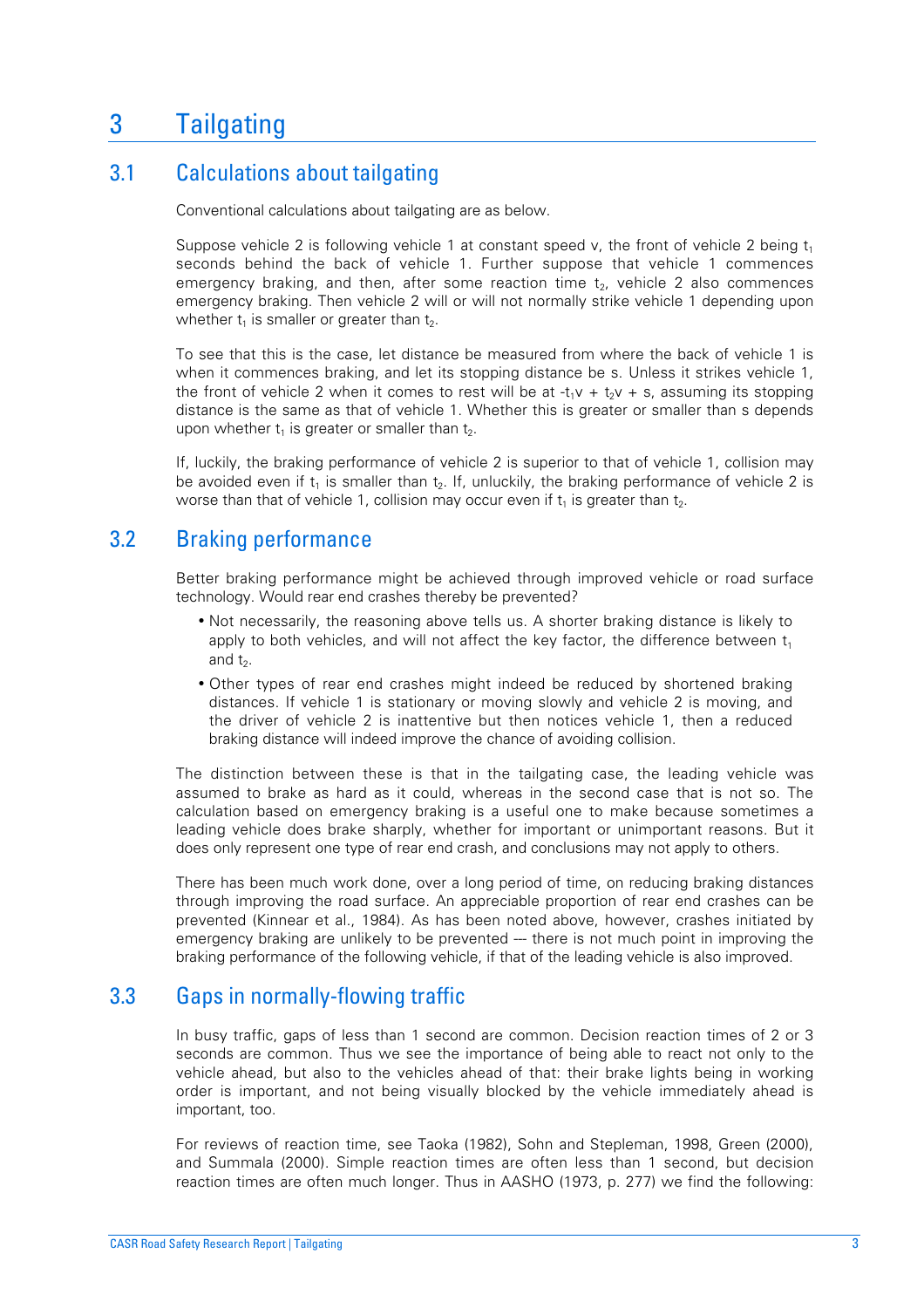"Driver's perception time varies from about 0.5 sec for simple situations to as much as 3 or 4 sec for more complex situations.... For determining minimum stopping sight distances, it is assumed that the perception time value is 1.5 seconds, and that the combined perception-reaction time in braking is 2.5 seconds". What reaction time is most relevant to driving tasks? Noone quite seems to know the answer. Taoka (1982) and Levy et al. (2006) draw attention to differences between driving and typical psychological experiments on reaction time. (See also Section 3.5 below.) For present purposes, it is sufficient to make the point that reaction time can be appreciably greater than the gap chosen.

Evidence that short gaps are common in some circumstances includes the following. Brackstone et al. (2002, p. 339) reported the median gap on a U.K. motorway to be about 1 second. For references to earlier studies in the U.K., see the first paragraph of Postans and Wilson (1983). Marsden et al. (2003, p. 12) reported the most likely gap at about 95 km/h on a French motorway to be 0.5 seconds. Moore and Rumar (1999, pp. 58-59) referred to several studies, including one that reported the most likely gap on U.S. freeways to be 0.8 seconds. An experiment conducted on a divided highway in Israel by Taieb-Maimon and Shinar (2001) asked drivers to choose first a "minimum safe" gap and then a "comfortable" one. The median choices, which did not vary with speed over the range 50 km/h to 100 km/h, were 0.7 and 1.0 seconds. And according to Treiterer and Nemeth (1970), "The term 'following too closely' sounds more like an excuse than a determination of the cause since it is almost impossible, in high density traffic flow, to keep an absolutely safe distance from the car ahead all the time when lane changes occur frequently."

It might expected that if the leading vehicle is large, the gap chosen will be larger, as no longer is it possible to see vehicles further ahead. But Sayer et al. (2003) reported the reverse of this: gaps when following what they called light trucks (sport utility vehicles, minivans, vans, pickup trucks, but not commercial vehicles) tended to be smaller than when following cars. Observations on a U.K. motorway by Postans and Wilson (1983) showed that trucks tended to tailgate trucks, and cars tended to tailgate cars. Presumably the major reason was preference for driving speed.

#### 3.4 Collective responsibility

As discussed in Section 3.1, if the vehicle ahead begins emergency braking, the following vehicle will only be able to avoid collision if the time gap exceeds the driver's reaction time (assuming the vehicles' braking performances are the same). Davis and Swenson (2006) make an interesting point about the collective responsibility of a stream of vehicles for their mutual safety: not only do all drivers have a responsibility for not striking the vehicle ahead, but they also have a responsibility to dampen, rather than amplify, any deceleration disturbance that starts ahead of them. Davis and Swenson analysed video recordings of three freeway rear-end collisions. For each of the collisions, they concluded that a vehicle ahead of the vehicles that collided was a causal factor through following too closely relative to their reaction time. In making such a statement, the meaning of causation needs to be dealt with, and Davis and Swenson do so. Also, the statement does not imply the colliding vehicles were blameless --- and, indeed, they were not blameless.

## 3.5 Some psychological considerations

*Aggression*. The literature on road rage refers to deliberate, intimidatory, tailgating as one form of aggression on the road. Tailgating was among the main problem areas identified by focus groups in Dallas, Texas (Walters et al., 2000, Section 3.3). Persistent risky drivers were defined by Begg and Langley (2004) to be those saying they often or fairly often performed a specific risky activity at both age 21 and age 26, in a cohort study. In the case of following closely behind slow drivers, 4 per cent of males and 1 per cent of females were classified as persistently risky, in a New Zealand sample. Personality may be correlated with following distance (Brackstone, 2003). This literature generally does not distinguish between reasons for deliberate tailgating. Sometimes, tailgating is an expression of anger. But it is likely that deliberate tailgating is sometimes not anger or aggression in the usual sense, but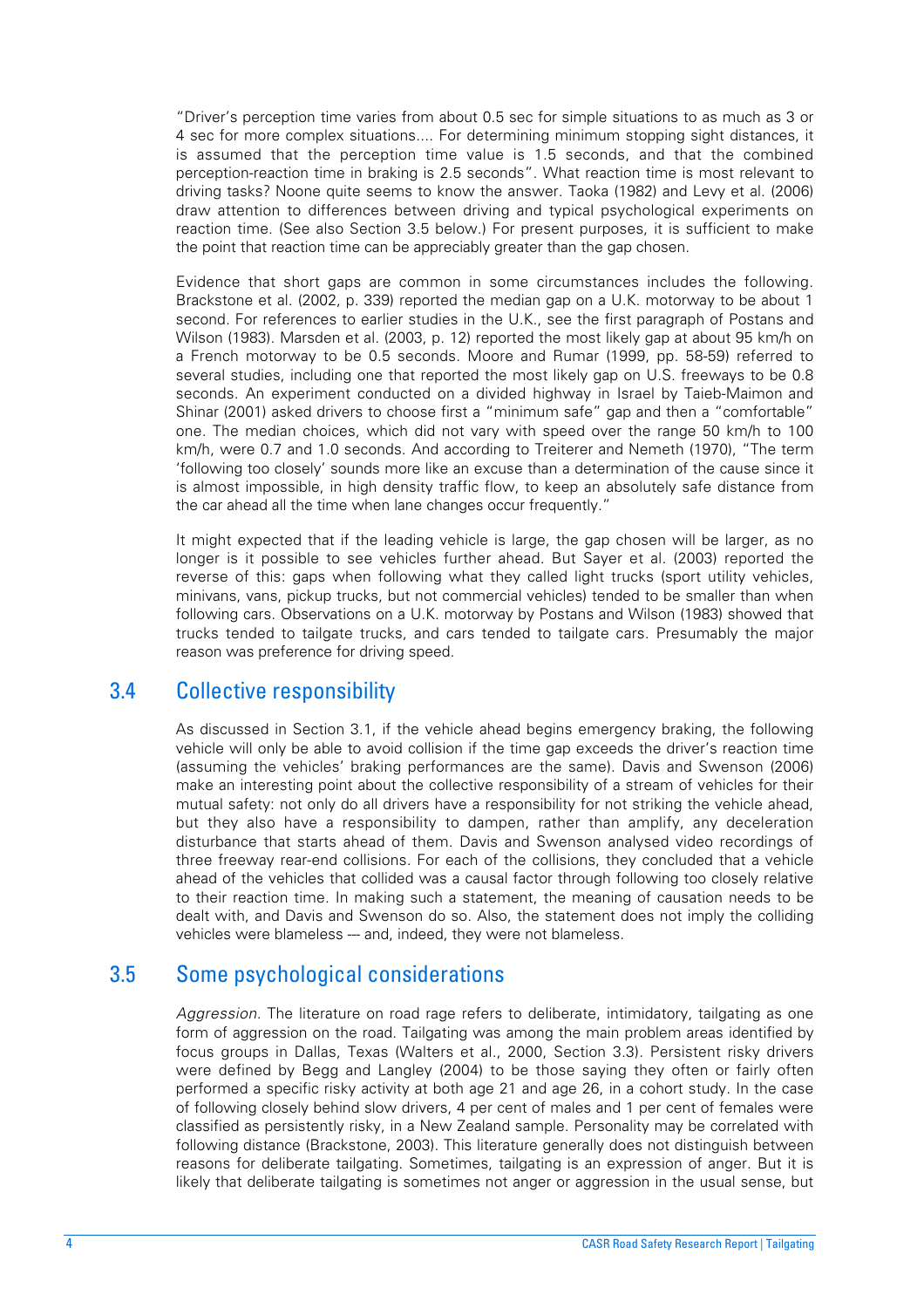an intentional signal of haste and a desire to pass the vehicle ahead (Rajalin et al., 1997). Communication between one driver and another is very limited --- a way of courteously expressing haste might eliminate some instances of this form of tailgating.

*Perception and anticipation*. A major reason that more crashes do not occur is (presumably) that drivers look further ahead than the vehicle immediately in front of them. A driver who is second in a platoon of traffic can often see the road ahead, and anticipate whether there is any reason the first vehicle may need to slow; a driver who is further back in a platoon can often see the brake lights of several vehicles ahead and thus judge whether any are slowing. It is likely that centre high-mounted brake lights reduce rear end crashes (Rausch et al., 1982; Kahane, 1989), and this may be one of the mechanisms by which they are effective.

*Interference between tasks*. A recent paper by Levy et al. (2006) demonstrated interference between tasks: the reaction time before braking becomes slower when the stimulus is coincident with another task than when there is a gap of 350 milliseconds. Levy et al. used a medium-fidelity driving simulator. They noted that the interference occurred even though they considered the interfering task to be a trivial one and the braking task itself to be simple.

*The usefulness of psychology*. Beyond the results it reports, there is a further reason for referring to the paper by Levy et al. (2006). Over many decades, psychological experiments of some apparent relevance to tailgating have been carried out --- perception, attention, decision, reaction are mainstream topics in psychology, their importance when driving in a traffic stream is obvious, and they have been extensively studied both from theoretical and applied viewpoints. Yet in preparing this report, the present writer came across very little that compelled attention. It is this dearth of obviously relevant studies that the paper of Levy et al. throws light on. Despite it being, in a sense, a straightforward demonstration of interference between tasks, Levy et al. claim novelty for their experiment. The reason lies in several criticisms they make of psychological experimentation, particularly in regards to realism. (a) The overall experimental set-up was more similar to real-world driving than typical experiments on reaction are. (b) Driving is a highly-practised task, unlike those in most experiments. (c) In some previous experiments, the subject may have been able to use the interfering stimulus as a cue to brake. (d) The braking task, in real life and in their simulator, is neither quite a simple reaction task nor a choice reaction task.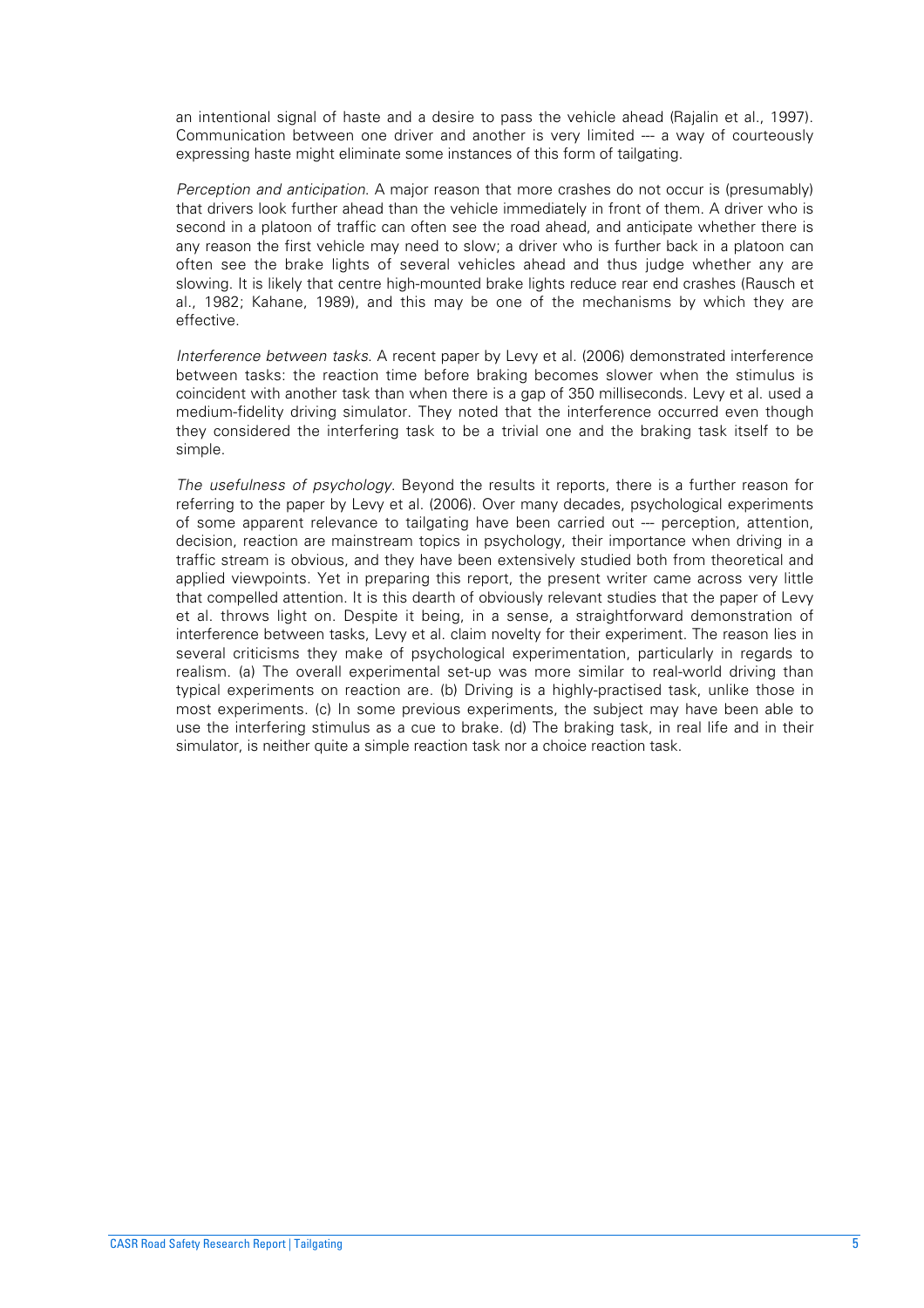# 4 Rear end crashes

## 4.1 Evidence from in-depth crash investigations at CASR

The report by Baldock et al. (2005) was introduced in Section 2 above. This report does not explicitly dismiss the importance of tailgating, but there are three ways in which it suggests that tailgating is not responsible for a high proportion of rear end crashes.

- The report gives no attention to tailgating.
- In the routinely-reported data, "inattention" was reported more than three times as often as "follow too closely" as the driver error in rear end crashes. In very many cases, it is difficult for the police to arrive at one view or the other as to the nature of the error, and it could be that "inattention" is a used as a vague catch-all category. Nevertheless, this data is some indication that tailgating is a cause in only a minority of cases. (Many things can cause rear end crashes --- poor visibility, high speed, inattention, following too closely, and so on. In their Table 2.11, Baldock et al. give a long list of the proportions of different driver errors, according to the police, in rear end crashes as compared with other types.)
- Evidence about tailgating from the cases investigated in-depth by CASR staff; this will now be given some further attention.

Section 3 of the report by Baldock et al. discussed the 38 rear end crashes that were included in the sample of 286 crashes (in metropolitan Adelaide) that were the subject of indepth investigation between April 2002 and February 2005. There are brief accounts of 27 rear end crashes that are relevant. Some classification of these is needed in respect of tailgating. In assessing whether tailgating is a contributory factor to a rear end crash, there are alternatives beyond yes and no.

- Yes. There was evidence that the following vehicle was being driven aggressively and the gap was absurdly short.
- Yes. There was evidence that the gap was short.
- Partially. There was sudden strong braking by the leading vehicle. Though there was no evidence that the next vehicle was following more closely than is common, nevertheless collision occurred.
- Minimally. There was a steady stream of traffic and no evidence that the next vehicle was following more closely than is common. A rear end collision would, no doubt, have been less likely had the gap been longer, but some other factor (such as failure of attention) was more prominent in the crash causation.
- No. For example, there was evidence that the struck vehicle had been stationary for several seconds.

In terms of the above classification, none of those in Baldock et al. (2005) were unambiguously tailgating crashes; 2 were the result of an unexpected event on the road and consequent sudden braking, and so would fall into the partially tailgating category; in the case of a further 4 crashes, the vehicle was in a steady stream of traffic but other factors were so prominent in the crash causation that it seems misleading to describe the crash as tailgating to more than a minimal extent. Table 4.1 lists the 6 crashes and notes the relevant features.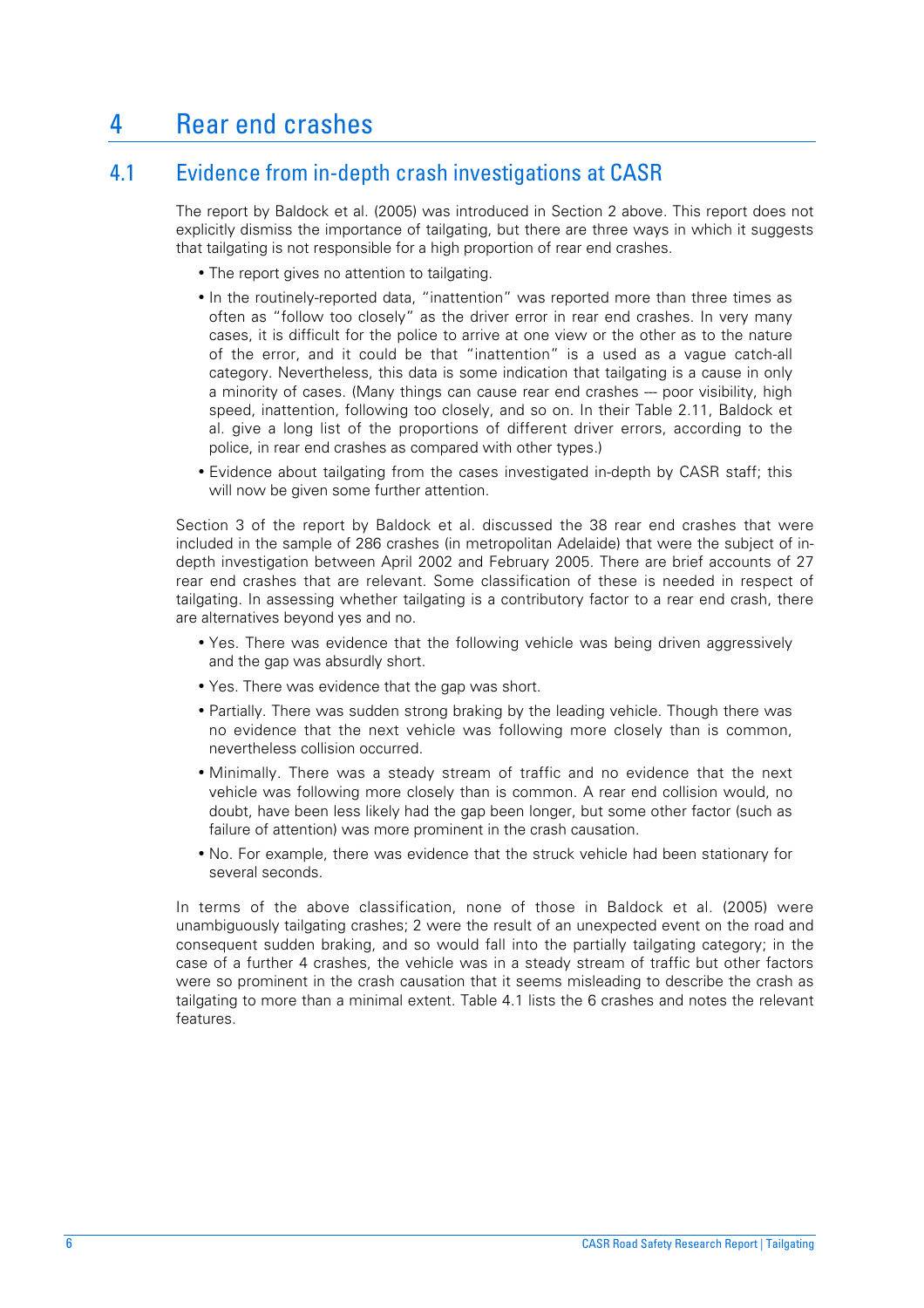| Crash | Page in Baldock<br>et al. (2005) | Tailgating | Comments                       |
|-------|----------------------------------|------------|--------------------------------|
| M019  | 29                               | partially  | reversing vehicle ahead        |
| M129  | 30                               | partially  | dog on road                    |
| M256  | 21, 30, 31                       | minimally  | blind bend; driver distraction |
| M132  | 23                               | minimally  | paying attention to mirror     |
| M166  | 23, 28                           | minimally  | paying attention to mirror     |
| M174  | 23                               | minimally  | paying attention to mirror     |

Table 4.1 Six crashes discussed in Baldock et al. (2005) that could be classed as tailgating

Looking back to an earlier study, McLean et al. (1979) reported on 304 crashes investigated in-depth. There seem to have been 24 rear end crashes among these, and following too closely was identified as a factor in 3 of these (cases 176, 184, and 277, at pages 57, 61, and 61). There were some other cases in which the striking vehicle had been following, but not closely, the struck vehicle. Alcohol, excessive speed, inattention, and distraction were commonly-noted contributory factors.

#### 4.2 Classification of rear end crashes

The above discussion leads naturally to consideration of the classification of rear end crashes. Baldock et al. organised their discussion of cases as below.

- Inadequate allocation of attention, subclassified as: inattention; distraction; inadequate division of attention; unsafe lane changes.
- No designated right turn lanes, subclassified as: arterial roads; non-arterial single lane roads.
- Health issues of drivers of striking vehicles.
- Parking on arterial roads.
- Unexpected events on the road.
- Miscellaneous infrastructure issues.

Classification of rear end crashes in other sources is coarser than this. Chapter 6 of Hutchinson (1987) discusses the recording of crash circumstances in many jurisdictions. Reference to this shows that driver errors such as driving too close to the vehicle ahead may be recorded, rear end crashes may be classified according to whether the leading vehicle was stationary or decelerating or moving steadily, and cases in which there was a change of lane by one vehicle may be identifiable. But that is all.

There is no mention of tailgating or following too closely in Figure 2 of Knipling et al. (1992), which was based on the Indiana Tri-Level Study. The major groups of causes there are recognition errors (recognition that the vehicle ahead is stationary or slow moving) and decision errors. (According to Jones et al. (1981), the Indiana study estimated that between 0.2 per cent and 2.0 per cent of all crashes investigated by in-depth or on-site teams were caused by following too closely.) In Table 2 of Knipling et al. (1992), the principal causal factors in 74 rear end crashes randomly selected from the (U.S.) 1991 National Accident Sampling System were as follows. Driver inattentive, 48 crashes. Driver inattentive and following too closely, 8. Following too closely, 6. Alcohol, 6. Miscellaneous other, 6.

In routinely-collected crash data from Victoria, rear end crashes are classified according to whether the leading vehicle was travelling straight ahead, turning left, or turning right. Data for 1989 and 1990 was analysed by Andreassen et al. (1996a, Section 3; 1996b, Appendix B). They found the proportions of the three types were 68 per cent, 12 per cent, and 21 per cent.

Navin et al. (2000) listed seven reasons why rear end collisions occur: defective vehicle braking systems, inadequate vehicle tyre conditions, late braking due to driver inattention,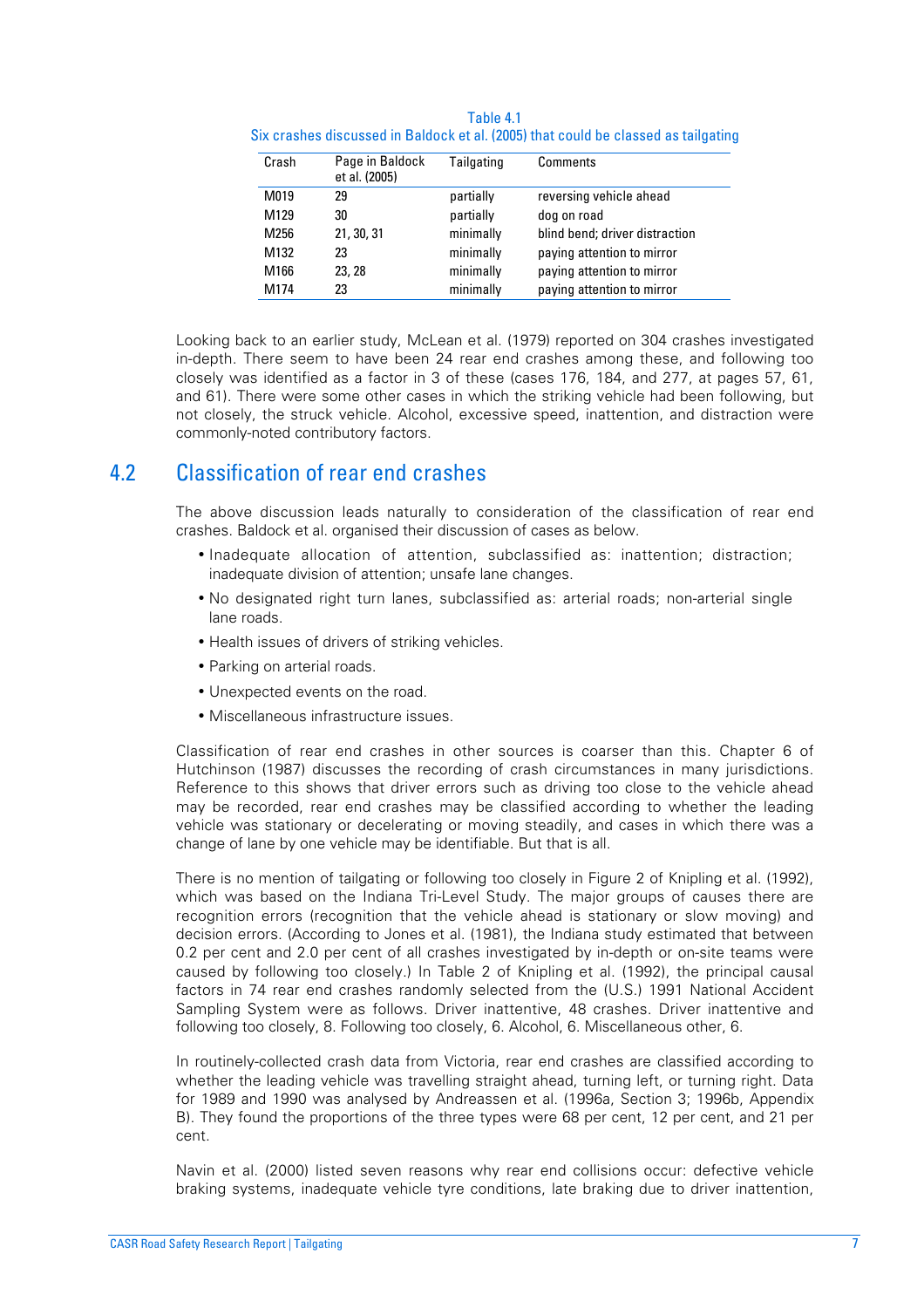excessive vehicle speed or erratic manoeuvres due to aggressive driving behaviour, defective pavement conditions, unfavourable road geometric characteristics, and insufficient and inconsistent road information. Whilst the list is not intended to be comprehensive, the fact that simple following too closely is not included surely suggests it was not considered a leading factor.

Thus it seems that, though rear end crashes seem simple, they are typically not classified in ways that are helpful for devising remedial measures.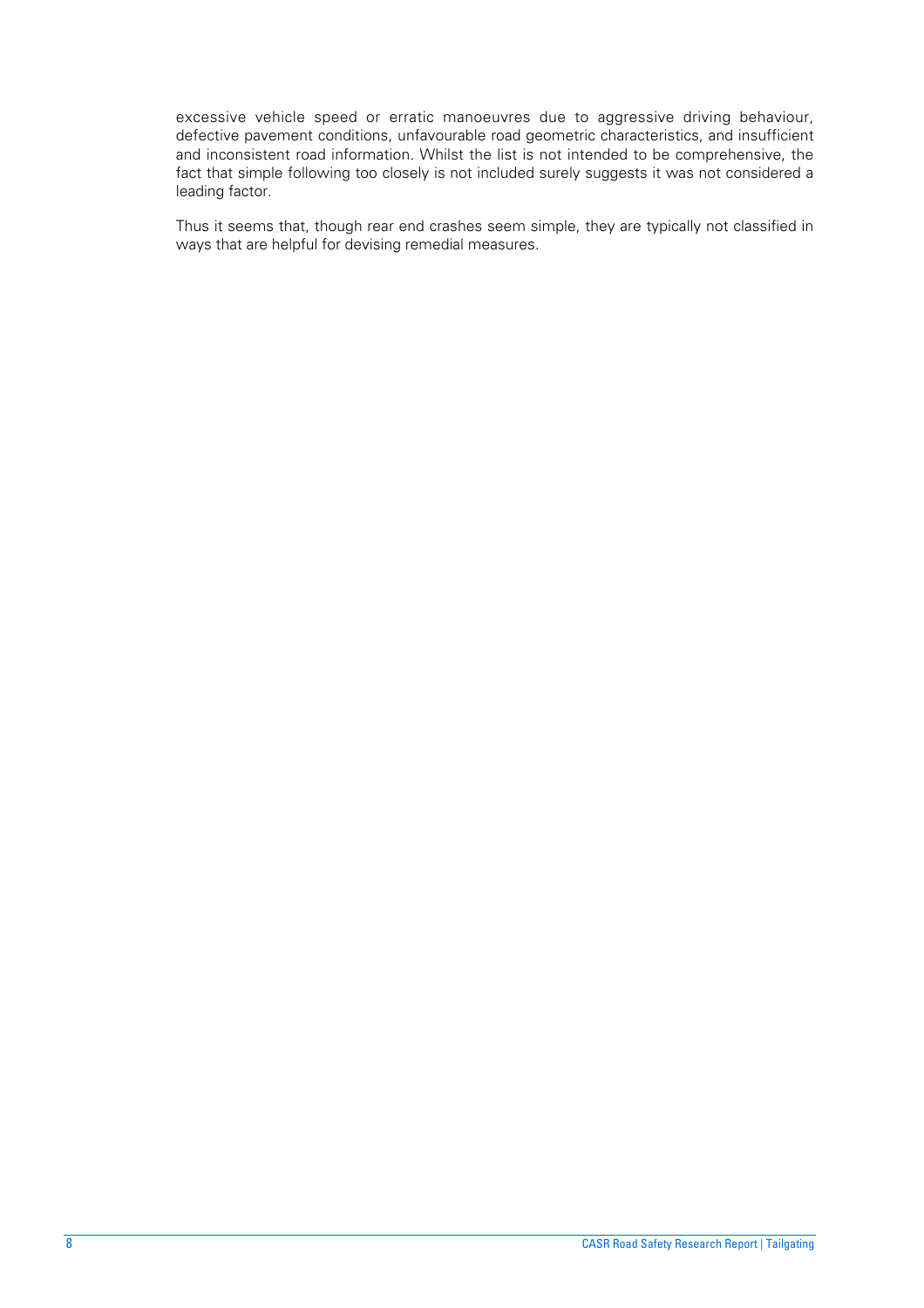# 5 Countermeasures to tailgating

It is possible that advisory signs at the roadside might persuade drivers to leave longer gaps, and that markings on the road might help them judge what is an appropriate length of gap, and these measures are discussed in Sections 5.1 and 5.2. Tailgating is largely a voluntary behaviour, and it is natural to direct countermeasures at the driver rather than the vehicle or the road. Furthermore, part of the background to the present report was the possibility of increased enforcement, with the aid of technology, of traffic laws requiring drivers to keep a safe distance, with a two second gap possibly defining what is safe. Thus Section 5.3 is directed to enforcement. Section 5.4 summarises a proposal whereby any member of the public could penalise or reward the driving of others. Section 5.5 discusses vehicle improvements.

#### 5.1 Advisory signs: Direct evidence from experimental interventions

Signs warning of short headways have been used for some decades. After installation of an automatic warning sign at Ascot, Berkshire, there was an improvement of about one third in the proportion of drivers following at less than a 1.0 second gap (Helliar-Symons, 1983). Similar improvements were later obtained at four further sites (Helliar-Symons and Ray, 1986). At the beginning of the Ascot experiment, the sign was triggered only by gaps less than 0.7 seconds. This trigger level was successively raised to 1.0 second, 1.3 seconds, 1.6 seconds, and 2.0 seconds, before settling on 1.6 seconds for most of the experiment at Ascot and for the further four sites.

Two more recent studies of signs have also attempted to provide direct evidence for or against their effectiveness. Writing from Memphis, Tennessee, Michael et al. (2000, p. 57) claimed their study was "unique in that it implemented an intervention to decrease tailgating during normal traffic flow". The intervention was a hand-held sign urging drivers to avoid crashes by not tailgating. The proportion of drivers complying with the two second rule increased from 49 per cent to 57 per cent. In Finland, Rämä and Kulmala (2000) found that at one site a variable message sign decreased the proportion of short headways. These experiments were small-scale, and either were unable to detect crash reductions or did not study this.

#### 5.2 Dots or chevrons on the road surface

Regularly-spaced markings (dots or chevrons have been used) can help drivers judge the distance between the vehicle ahead and themselves. Suppose the dots are 80 feet apart and a driver maintains a headway such that two dots are in sight at all times. Then when the driver reaches dot number 1, dot number 3 must be visible, 160 feet ahead. If the speed limit is 60 miles per hour (88 feet per second), and traffic is travelling at that speed, the gap is approximately 1.8 seconds. A trial on a U.K. motorway (Helliar-Symons et al., 1995) used chevrons spaced 40 metres apart. At 70 miles per hour, this implies a gap of about 2.5 seconds. (However, the signs that instruct drivers what to do are typically not clear in meaning: they are ambiguous as to whether dot number 3 must be visible at the moment dot number 1 disappears, or whether the distance between two markings plus a little more before and after is sufficient. Consequently, it is not altogether clear what time gap is implied by a particular speed.)

There is some recent evidence that average headways are increased (Minnesota Department of Transportation, 2006), but it seems that the latest generation of treatments have been small in scale and there is as yet no evidence about effects on crashes. Such road markings are inflexible in that when they are appropriate for traffic travelling at the speed limit, they will be too distantly spaced for lower speed traffic (Huddart and Lafont, 1990). Indeed, markings on a highway section in Washington state were removed because they added to congestion when speeds were slow (Washington State Department of Transportation, 2006). For a summary of French uses of chevron markings in the 1980's,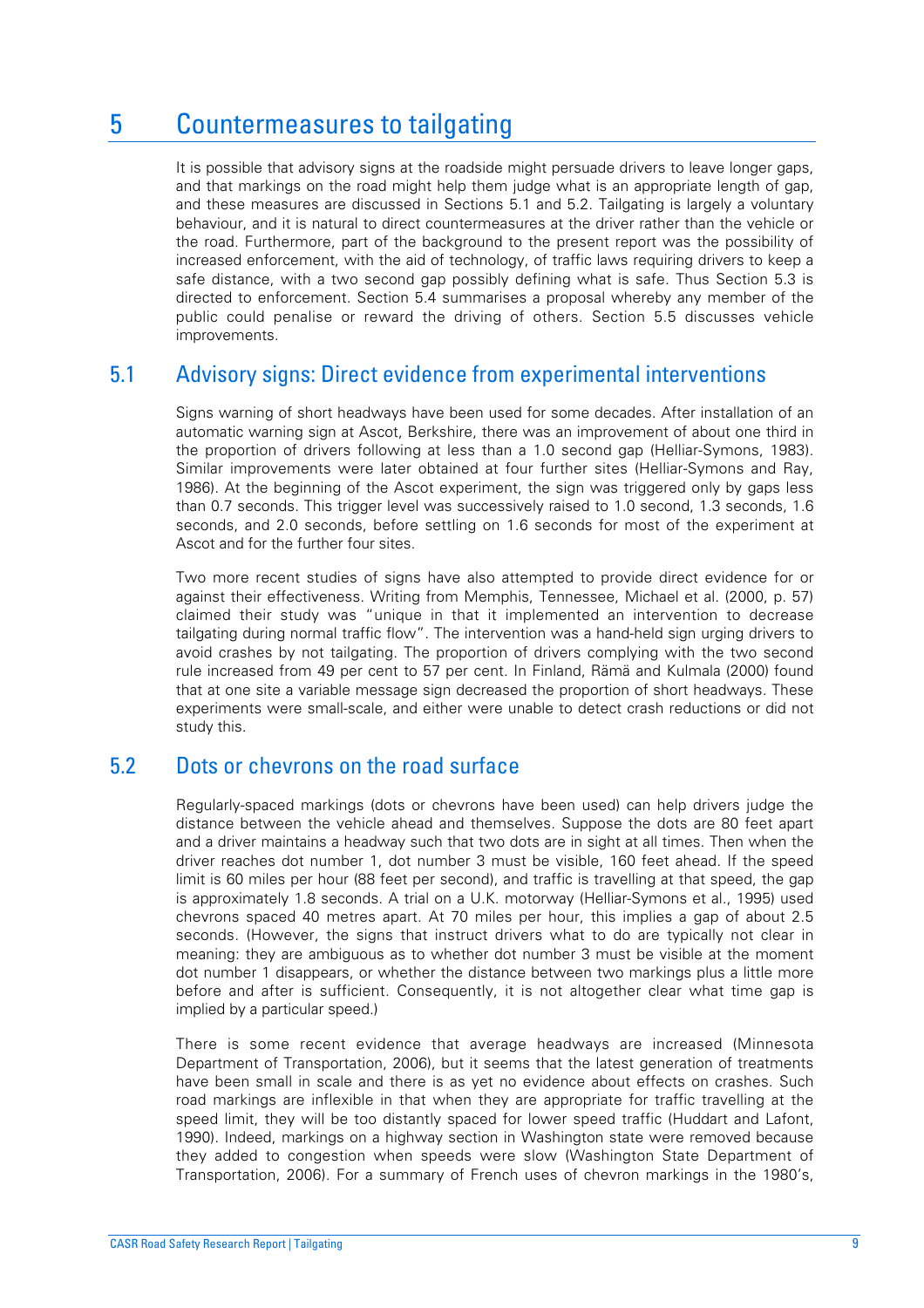see Huddart and Lafont (1990). (Incidentally, the intent in France was to teach drivers an appropriate headway, that would also be adopted elsewhere.) For a British trial on a motorway, see Helliar-Symons et al. (1995) and Helliar-Symons and Butler (1995). The report by Turnbull Fenner (1998) cites a personal communication from G Junnor of Ontario to the effect that the markings (chevrons) used there were considered distracting and disorienting.

Helliar-Symons and Butler (1995) concluded that chevron markings on motorways had a pronounced effect on crashes (a 56 per cent reduction), and should be encouraged. Singlevehicle crashes, as well as multi-vehicle crashes, were substantially reduced, perhaps because of an alerting effect of the markings.

#### 5.3 Enforcement

A following distance of (at least) 2 or 3 seconds is widely recommended. In South Australia, the Driver's Handbook describes 2 seconds as reasonably safe, noting that this represents the time to apply the brakes only. The Driver Qualification Handbook in NSW recommends 3 seconds. According to ETSC (1999, p. 30): "In most countries time-headways less than 1 second are regarded as illegal. However, 3 seconds outside urban areas and 2 seconds in urban areas are generally recommended as safe driving distances." The U.S.A. seems to have changed, a few years ago, from emphasising 2 seconds to 3 seconds. It might be noted that it is questionable whether drivers are capable of judging their time gap behind the preceding vehicle, and hence whether it is wise to phrase advice in these terms. It was noted in Section 3.3 that in an experiment reported by Taieb-Maimon and Shinar (2001), the median choice of a "minimum safe" headway was 0.7 seconds; however, when drivers were asked to estimate their time headways, responses tended to be much greater, with medians between 1.9 seconds (at 50 km/h) and 2.6 seconds (at 100 km/h).

However, careful consideration would need to be given to the management of increased enforcement. The issue is an obvious contradiction between calculations that show that a gap of 1 second (say) is dangerous, and the experience of drivers every day that a gap of 1 second passes off without incident.

- One important way of managing enforcement is through extra information beyond the gap between vehicles. If a police officer observes road conditions and traffic flow and driver behaviour, that information will help anyone judge whether following at a gap of only 1 second is dangerous or not. It is likely, depending upon exactly what the law is, that it will be relevant to whether a traffic offence has been committed.
- On the other hand, the issue would come to the fore if some automatic means of enforcement were envisaged, without information other than the gap itself and the speed.

Rule 126 of the Australian Road Rules is titled Keeping a safe distance behind vehicles. It is worded as follows: "A driver must drive a sufficient distance behind a vehicle travelling in front of the driver so the driver can, if necessary, stop safely to avoid a collision with the vehicle." Thus what gap is appropriate is left quite open, and is up to the driver's judgment. It might be thought possible to introduce some limit, in an attempt to dispense with the need for supplementary information from the police officer and make penalisation easier. That is, a driver could be penalised for following at a gap less than t seconds, and not penalised for following at a gap greater than t seconds. On the issue of difficulty in penalising the offence, Michael et al. (2000, p. 62) (writing from Tennessee) note that "Unfortunately, officers do not at present have an objective method for identifying 'following too close' that can be used to provide convincing evidence in a court of law. Officers will routinely cite violations only when following too close can be identified as readily as speeding or driving under the influence". (Michael et al. seem to be calling for both a specific limit and a technology to implement it.)

If this option --- that is, of defining an offence in terms of a gap, without supplementary evidence being needed about the danger of the gap in the specific conditions --- were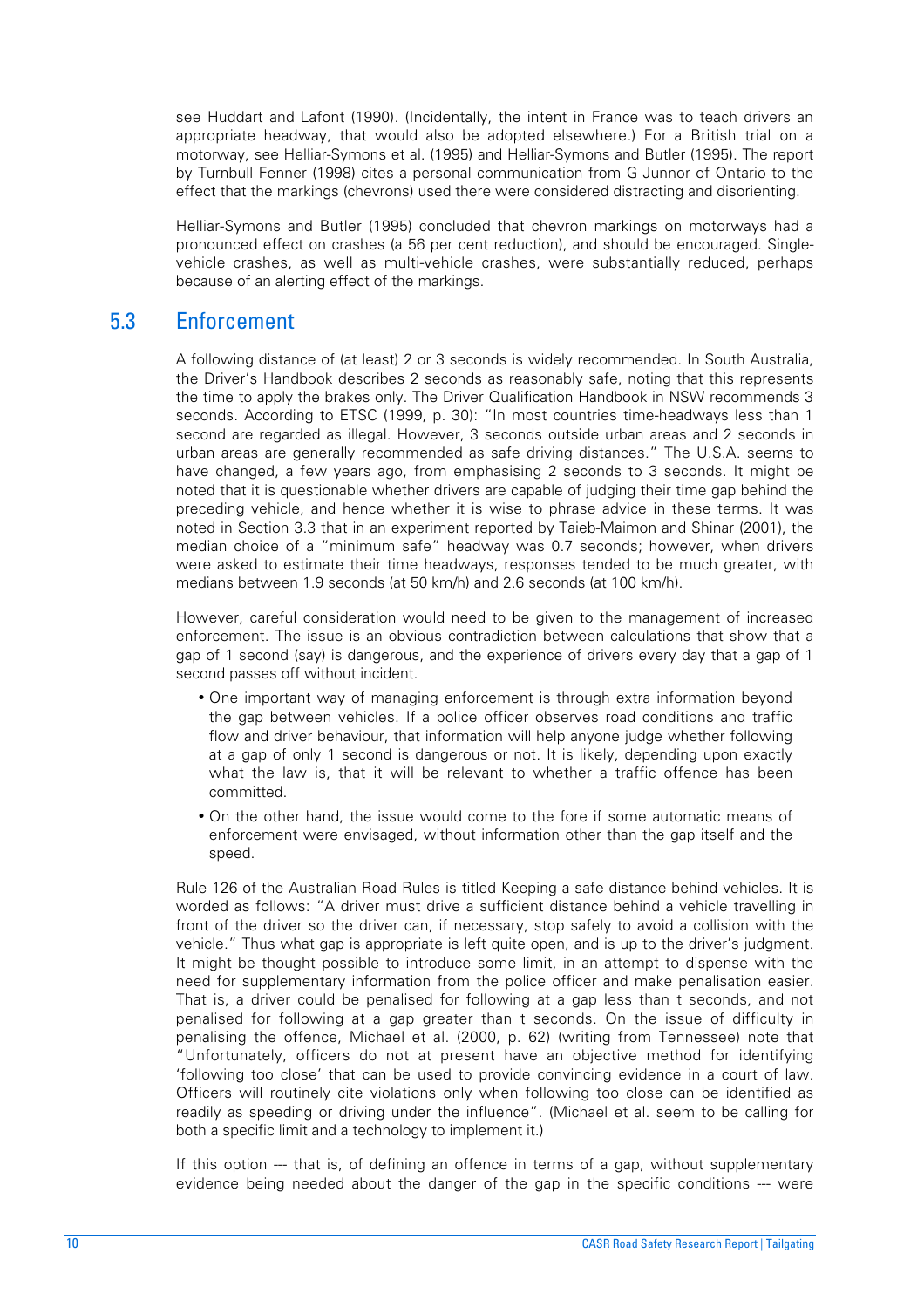pursued, a decision about the appropriate gap limit t would be needed. It seems unwise to follow through with this option until a strategy has been developed to justify the choice of t. As noted above, even 2 seconds can be shown to be unsafe on the basis of certain reasonable assumptions. It might also be noted that according to Taieb-Maimon and Shinar (2001), the Israeli police enforce a headway of 1.0 seconds. A speed of 10 miles per hour is 14.7 feet per second, or 4.5 metres per second, so the old guideline of 1 car length per 10 miles per hour corresponds to roughly 1 second also. According to Lierkamp (2003), a videobased enforcement system in the Netherlands uses 0.5 seconds as the trigger. Experiments with in-vehicle warning systems by two different groups of researchers both presented results in terms of the proportion of gaps less than 0.8 seconds (Shinar and Schechtman, 2002; Regan, Young, et al., 2005). Going back to the 1980's, monitoring equipment in the U.S.A. was set to display the message *VIOLATION* when the gap was less than 0.7 seconds, and *DANGER* when the gap was between 0.7 and 1.25 seconds (Helliar-Symons, 1983). When used in the U.K., on a single-carriageway two-way road, only a single message was displayed, triggered at 1.6 seconds (after trialling various settings between 0.7 seconds and 2.0 seconds) (Helliar-Symons, 1983). Helliar-Symons (1983, p. 7) uses the descriptions "dangerously closely" and "imprudently closely" for less than 0.7 seconds and less than 1 second, respectively. Writing from Japan, Ohta (1993) refers to gaps of between 1.1 and 1.7 seconds as "comfortable", with less than 0.6 seconds as the "danger" zone. These practices could be taken as hints that increased enforcement is likely to concentrate on gaps of less than a second.

The reasoning below draws attention to different difficulties for different choices of t: 2 seconds, 1.3 seconds, and 0.6 seconds.

- Suppose t is about 2 seconds. The justification for this would be the well-known two second rule. The objection is that such gaps are extremely common and almost every driver in a stream of traffic could be penalised.
- Suppose t is about 1.3 seconds. The justification would be that it is appreciably more generous to the motorist than the strict application of the two second rule, and so fewer would be penalised. There are two objections. First, while there are fewer gaps less than 1.3 sec than there are less than 2 sec, they are still very commonly encountered. Second, in not penalising a gap of 1.4 sec, the impression may be given that a gap of 1.4 sec is acceptable and safe, which contradicts the two second rule and even more the three second rule.
- Suppose t is about 0.6 seconds. The justification for this would be via an analogy with the tradition in traffic engineering of using the 85th percentile speed as a guide for setting the speed limit, i.e., 15 per cent of vehicles are travelling faster. Figures reported in Brackstone et al. (2002, p. 339) indicate that on a U.K. motorway, about 15 per cent of drivers were adopting gaps of less than 0.6 sec. The objection is that it might give the impression that 0.7 sec is acceptable and safe. (For a vehicle travelling at 80 km/h, for example, 0.7 sec corresponds to about 16 metres.)

There is a trade-off between the two types of objection. If t is as long as 2 seconds, normal driving will be penalised, and there may be little public support. If t is shorter, there will still be many drivers penalised in relatively normal circumstances, and yet there will be failure to penalise gaps that calculations easily demonstrate are unsafe. If t is very short, everyone penalised will undoubtedly deserve to be, but very unsafe gaps will not be penalised. It is not necessarily impossible to overcome this problem --- rigid criteria for an offence are familiar in the form of speed limits and blood alcohol limits --- but the issue would need careful management.

None of this, of course, is an objection to enforcement by police sensitive to both what the driver is doing and the surrounding traffic environment. Nor is it an objection to publicity that urges drivers to avoid tailgating and stay well behind the vehicle in front.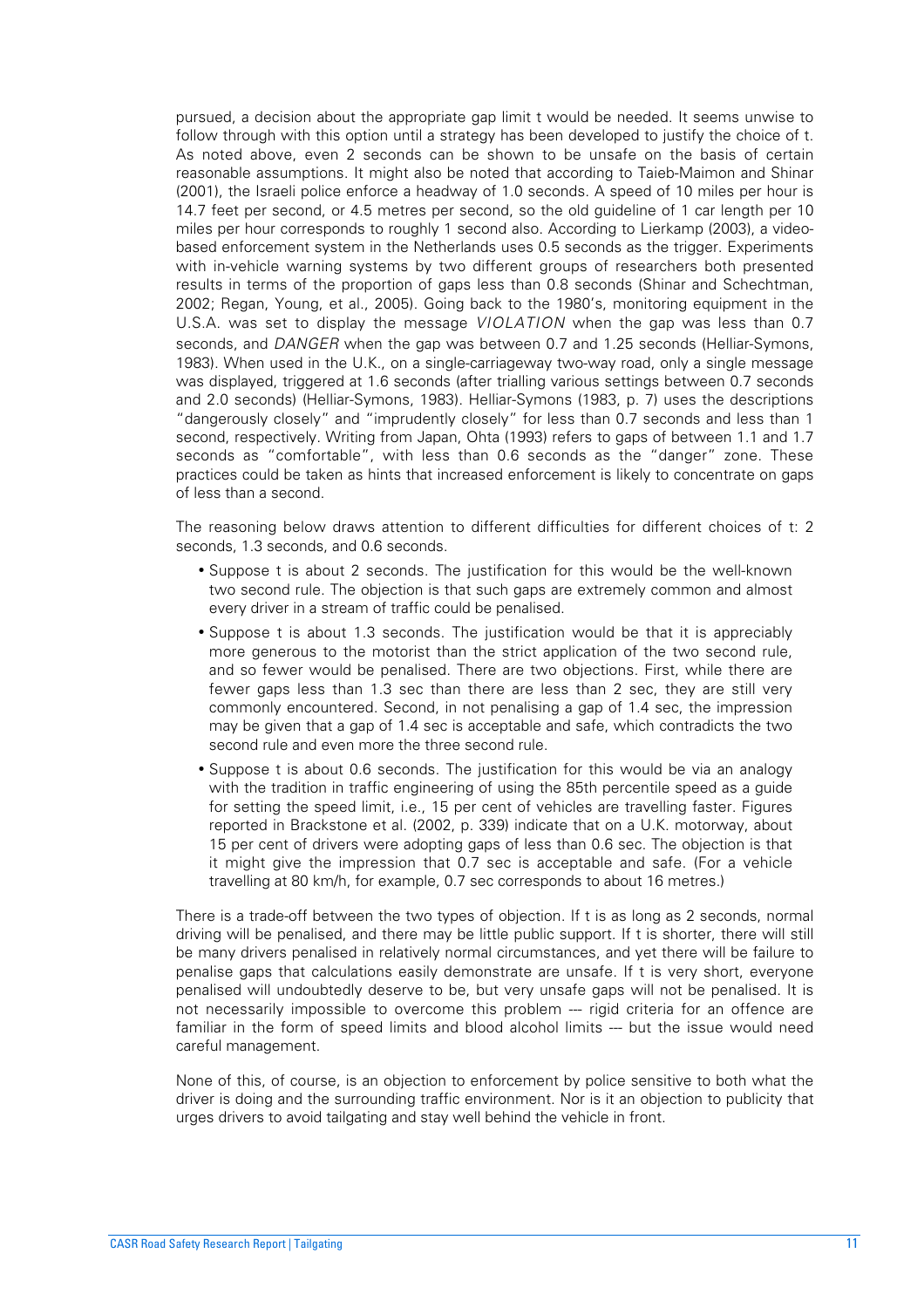## 5.4 Enforcement --- By other drivers and the public

Concern with aggressive driving seems to be a rather bigger issue in the United States than Australia, and innovative proposals sometimes emerge. In a 67-page article in the *New York University Law Review*, Strahilevitz (2006) proposes a system in which everyone (drivers, pedestrians, etc.) should be able to penalise or reward the driving of others. The system would involve each vehicle prominently displaying a unique identifier, and a central phone number that anyone can call to award negative or positive points for bad or good driving of that vehicle, with penalties (fines, increased insurance premiums) and rewards resulting. The idea assumes that many accidents occur because of obviously bad driving, and that this happens in part because drivers are for practical purposes anonymous. Its inspiration is twofold: on the one hand, the signs on trucks that say "How's my driving?" (or "My conduct as a professional driver is on display") along with a phone number, and on the other hand, the reputation-tracking systems developed by eBay and others.

There are obvious objections to such a radical proposal. But Strahilevitz does address them seriously. He is neutral concerning a number of detailed matters, and notes the possibility of high-tech variations on the proposal. The big issue that Strahilevitz does not tackle is whether and to what extent driving behaviour is correlated with crashes. That is, suppose all drivers were given accurate feedback about how their driving was perceived by others, and suppose further that they accordingly modified their driving; would an appreciable number of crashes be prevented?

#### 5.5 The vehicle: Advanced warning systems, and brake lights

The review by Baldock et al. (2005) covered both vehicle conspicuity and advanced collision avoidance systems. They concluded (p. 41), "Alerting drivers to the risk of collision.... can be accomplished with increased conspicuity of the rear of vehicles, and with the introduction of intelligent transport systems such as adaptive cruise control and advanced collision warning systems.... It is necessary to examine the way drivers interact with [these systems] in realworld settings before being certain that they can provide cost-effective reductions in levels of crash involvement." The concern in that last sentence (and also expressed by other authors) is that drivers may rely too much on the technology, and become less attentive. For example, Advanced Cruise Control (ACC) may lead to increased speed and decreased gap (Dragutinovic et al., 2005).

A lot of work is being done by vehicle and electronics companies. It is conceivable that some form of high-tech safety system might be introduced in the near future and be found to be highly effective, but it seems unlikely. The tone of the remarks in ETSC (1999, p. 30) was that it will take a long time before the technology becomes effective. Regan, Young, et al. (2005) report a real-world trial of a Following Distance Warning system by 15 drivers. Results were promising, but inconclusive: the proportion of driving time spent at headways below 0.8 sec was reduced from 6 per cent to 1 per cent, but this was not statistically significant. Drivers disliked the many warnings received either when driving in a manner they considered safe and normal, or when another vehicle cut in front of them (Regan, Stephan, et al., 2005). Some other studies have had positive results: Shinar and Schechtman (2002) reported that the time spent in gaps of 0.8 sec or less was reduced by about 25 per cent when a warning system was in use, and McGehee et al. (1993) found that for subjects having an initial gap of 2.4 seconds or less, the average gap increased from 1.4 seconds to 2.7 seconds when there was a colour-coded display of the time gap.

In many cases of tailgating, the driver is relying on visual cues from several vehicles further ahead. At such distances, perception of rate of deceleration is certainly very poor. Presentday brake lights do not distinguish between mild and strong braking. Improvements have considerable potential to reduce the risk of tailgating crashes. In their review of rear lights, Moore and Rumar (1999, p. 62) are pessimistic about systems that indicate strength of deceleration. In support of their pessimism, Moore and Rumar cited the work of R G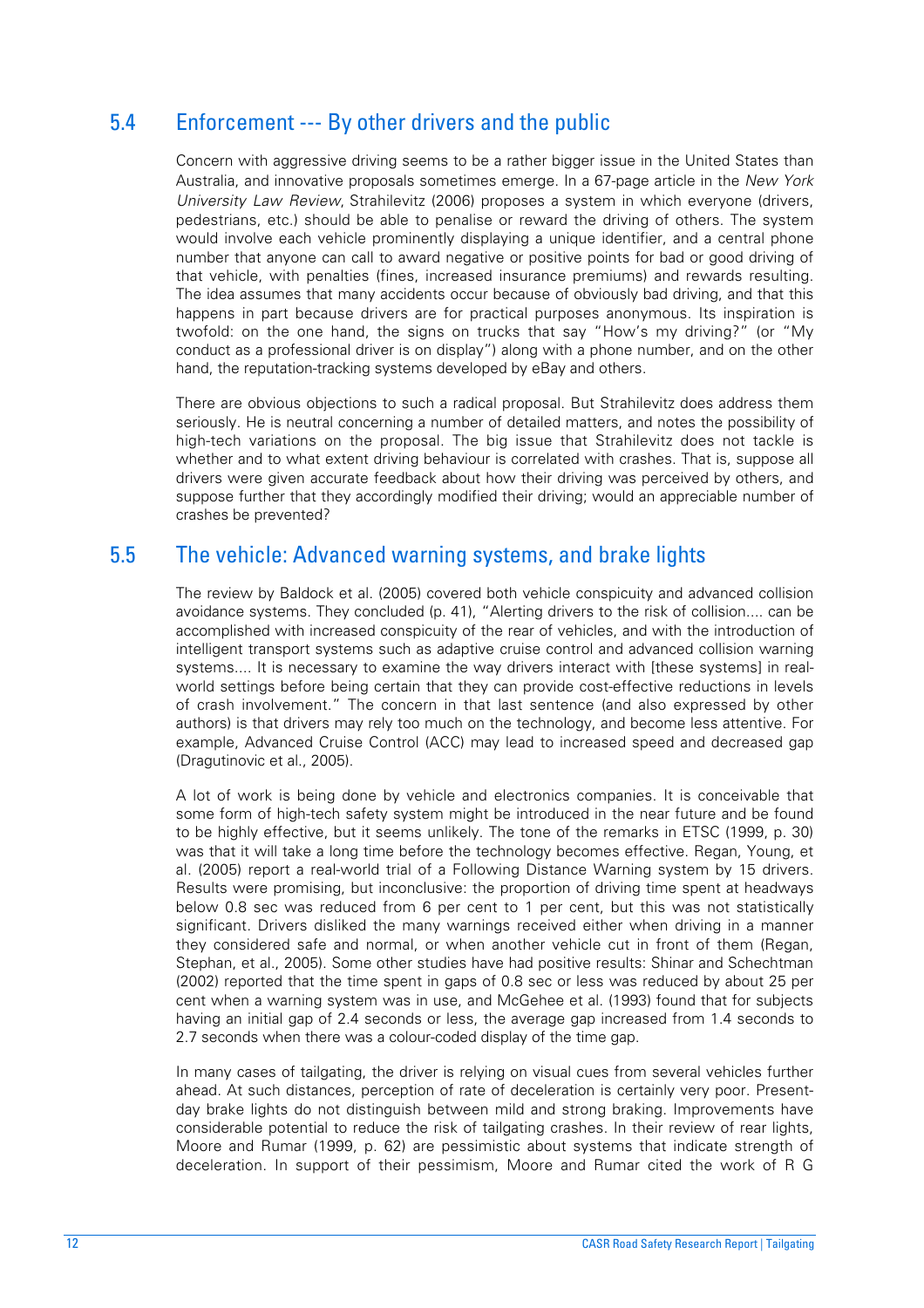Mortimer (see Mortimer, 1981), Rockwell and Treiterer (1968), and Rutley and Mace (1969). However, it is worth examining this evidence further.

- In the real-world experiment by Mortimer (1981), some taxis were equipped with a flashing supplementary brake lamp (system 1), others were equipped with a flashing supplementary brake lamp that flashed at different rates according to the level of deceleration (system 2). Those with system 2 had a rather *higher* rate of being struck from behind while stopping than those with system 1. Several objections should stop us drawing too firm a conclusion. (a) With an experimental system like this, other vehicle drivers may not have known the meaning of different rates of flashing. (b) The numbers of crashes (5 in one group and 9 in the other) are so small that the difference is estimated only imprecisely and is not significantly different from zero. (This was so even though the taxis drove some 18 million miles in the course of the experiment.) (c) It is possible that information on rate of deceleration will chiefly benefit not the vehicle that is equipped, but vehicles behind it.
- The other reports (Rockwell and Treiterer, 1968, and Rutley and Mace, 1969) are of car-following experiments, not crash occurrence. And both found improvements in the reaction by following drivers when lights operated by taking the foot off the accelerator signalled what the leading vehicle was doing. Lack of further benefit from a more complex system could be due to the drivers being attentive and not caught by surprise.

Thus it seems premature to dismiss the potential of improved rear lighting for reducing the risk of tailgating crashes. A paper by Kuge et al. (2002) serves as an example of a description of an improved brake light system. It includes earlier illumination (via the detection of quick release of the accelerator), flashing, and appropriate location and shape.

If it could not be seen that a vehicle was not equipped with an improved brake light system, there would be a danger of drivers drawing incorrect negative inferences: when there is no signal of sharp deceleration, this might be because there is no sharp deceleration, or it might be because the vehicle is not equipped with such a light.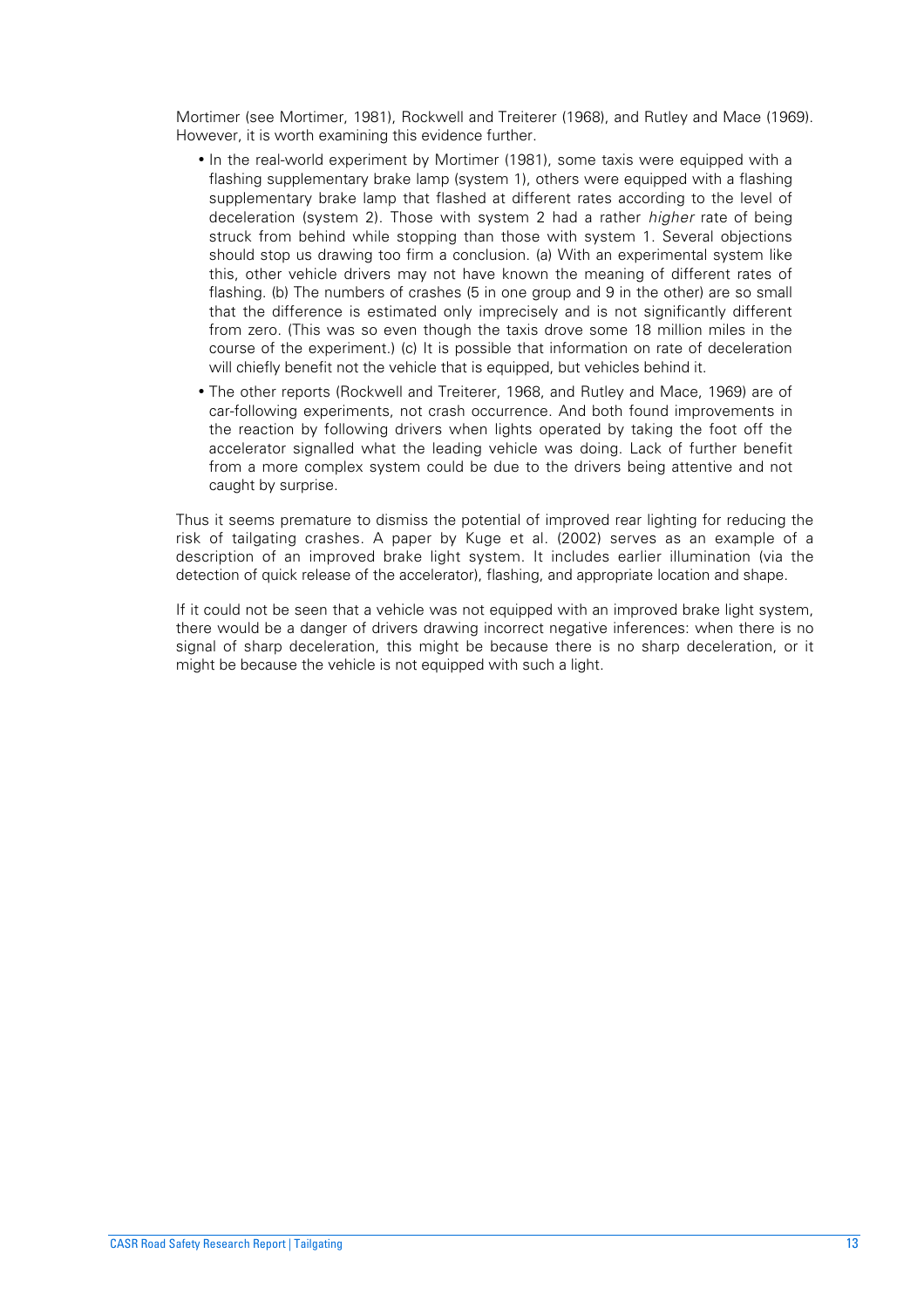# 6 Discussion

## 6.1 Likely effects on traffic flow

Gaps appreciably shorter than 2 seconds are common in busy traffic. Consideration needs to be given to the possibility that if all vehicles adopted a gap of, say, 2 or 3 seconds behind the one in front, this would interfere with the smooth flow of traffic and cause congestion -- if there were doubt, it might be good reason not to define an offence in terms of a gap, or use automatic equipment to enforce long gaps. It is difficult to be sure about this. On the one hand, measures are sometimes taken against tailgating, and there is no breakdown of the traffic flow. On the other hand, there have been problems when using markings on the road surface to encourage longer gaps than usual (see Section 5.2).

An attempt at theoretical investigation of this issue by Huddart and Lafont (1990) is not of direct use: whilst it is correct in arguing that a distance-based criterion (road markings, see Section 5.2) may have an adverse effect on flow at low speeds, it does not address the questions of what effect a time-based criterion of 2 seconds would really have in practice, or whether some other gap would be better. Also, it uses 2400-2800 vehicles per hour as the maximum flow of a motorway lane, an extraordinarily high figure. In any case, theory is unlikely to be convincing: there is known to be conflict between theory (gaps of a fraction of a second are obviously dangerous) and experience (that most drivers most of the time do not crash when the gap is a fraction of a second).

In the traffic engineering literature, a flow of 1800 vehicles per hour (i.e., one vehicle per 2 seconds) is prominently mentioned in two contexts: as the discharge rate per lane when a traffic signal turns green, and as the maximum flow per lane on motorways. This suggests (a) that a minimum of 2 seconds between vehicles would not prevent a given volume of traffic from passing along a road, and (b) that a minimum of 2.1 seconds might indeed do that. Unfortunately, neither of these suggestions can be considered as firmly established. As to the first, drivers are constantly adjusting the speeds and positions of their vehicles relative to others; forcing them to always remain at least 2 seconds behind the vehicle in front would restrict their freedom of manoeuvre and could conceivably interfere with traffic flow. And as to the second, this is nearly irrelevant, as flows of 1800 vehicles per hour per lane are very rare in Adelaide, and thus there is no need for gaps to be as short as 2 seconds.

It seems unlikely that automatically penalising gaps shorter than 0.5 seconds would interfere with traffic flow. It seems likely that automatically penalising gaps shorter than 3 seconds would not have public support, and would have the potential to interfere with traffic flow. If a regime of increased or automatic enforcement of appropriate or safe gaps between vehicles were under consideration, the decision as to what is appropriate or safe would need to be thought through carefully, as discussed earlier (Section 5.3). It is obvious that increased penalising of short gaps would need to be done with care --- for safety, as well as traffic flow, reasons. Given this, it seems unlikely that in Adelaide conditions increased police activity or use of advisory signs would ever be enough to be a problem. Conceivably, it might be possible to find some wording of a law that would make it easier to penalise drivers adopting short gaps, as Michael et al. (2000) urge, without obliging the police to enforce long gaps at sites where short gaps are common and normal and almost safe. Consideration of the wording of law is beyond the scope of the present report.

## 6.2 Looking to the future

Rear end crashes are, on the face of it, a very simple type of crash. They have been studied for many decades. Yet it seems that many varieties of rear end crash are surprisingly poorly understood. Baldock et al. (2005) appear to be saying, though they do not spell out their conclusions in quite these terms, that failure of attention (in one form or another) is the chief factor --- not tailgating. Obviously, greater gaps give a greater margin of safety, and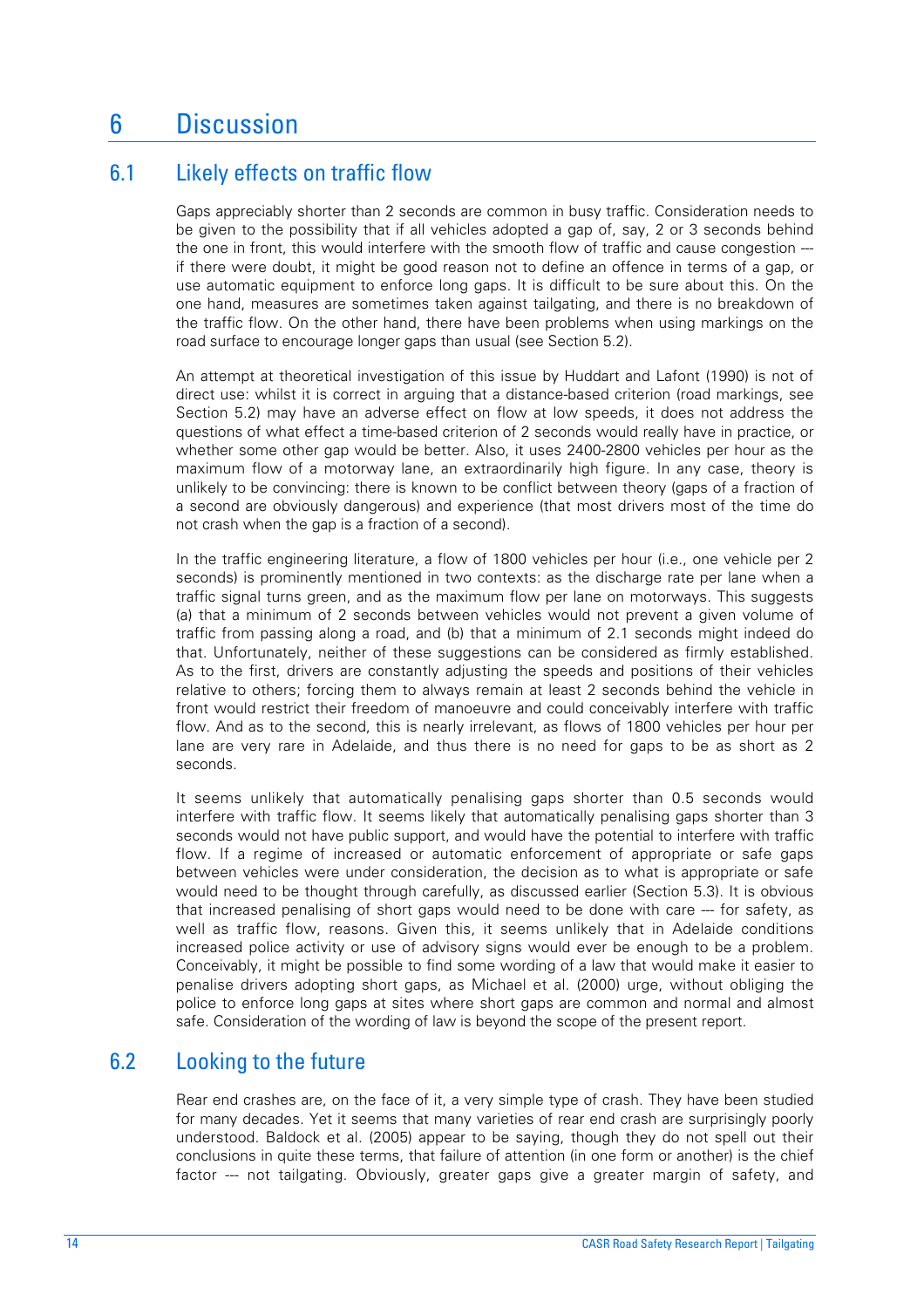countermeasures against tailgating would be expected to have some benefit, but it seems unlikely that this would be substantial.

Tailgating is widely recognised as dangerous. However, it also seems to be widely believed that only a small proportion of rear end crashes can reasonably be attributed to tailgating. Could it be that countermeasures directed at tailgating might nevertheless have substantial success? An extra margin of safety, even a fraction of a second, from an increased gap would be expected to be beneficial, like reduced speed is. This possibility cannot be ruled out, and there is the advantage that tailgating is a simple behaviour that might be responsive to education and enforcement. Nevertheless, it is questionable whether it would be wise to devote much effort to this when it seems that the bigger problem is failure of attention (in various forms).

There are several ways that CASR could build on the foundation laid by Baldock et al.:

- Extend their study to further rear end crashes that were investigated in depth, that is, ones investigated prior to April 2002.
- Review the textual field of a sample of rear end crashes in the database of routinelyreported crashes.
- To attempt to throw more light on tailgating, crashes said to involve following too closely in the police-reported dataset should be compared with other rear end crashes. (As noted earlier, such judgments are error-prone, and thus this might or might not be fruitful.)
- More broadly, both the in-depth and the routine data tend to repay repeated examination. In the case of routinely-collected data, the chief immediate product of the analysis is a set of descriptive statistics. In the case of in-depth investigations, the chief immediate product is a series of stories. Both types of study can be taken further via an active process of generating hypotheses about the findings, deducing consequences of those hypotheses, and then returning to the dataset to compare it with the deductions.
- Routine video surveillance of traffic, especially at junctions, might have useful information both about crashes and about traffic conditions that did not lead to crashes.

Despite the scepticism about psychology that was expressed in Section 3.5, it would also seem worthwhile to review whether the extensive experimental and theoretical literature on attention can contribute to understanding rear end crashes. For example, an experienced driver commonly does not think consciously about the road and traffic ahead, yet is able to react when needed. But are there some drivers who, in some sense, get lost in their thoughts and are unable to react? And the complexity of the road situation or the driving task is sometimes a factor in crash causation. In a general way, assisting the driver by making the task easier should be an aim of both the vehicle designer and the traffic engineer, but is common sense the only guide to this, or is some more systematic approach possible?

It was noted in Section 3.3 that Treiterer and Nemeth (1970) were dissatisfied with the term "following too closely". And according to McLean et al. (1979, p. 57), "Inattention is often an unsatisfactory category in any listing of causal factors since it can conceal other more basic characteristics of the accident sequence". Since the time that was written, CASR has investigated many more crashes in depth, has access to more than 20 years routinelycollected crash data from South Australia (TARS), and there has been substantial experimental research on the nature of attention published. Perhaps the time has come to attempt to go beyond the clichés of *following too closely* and *inattention*.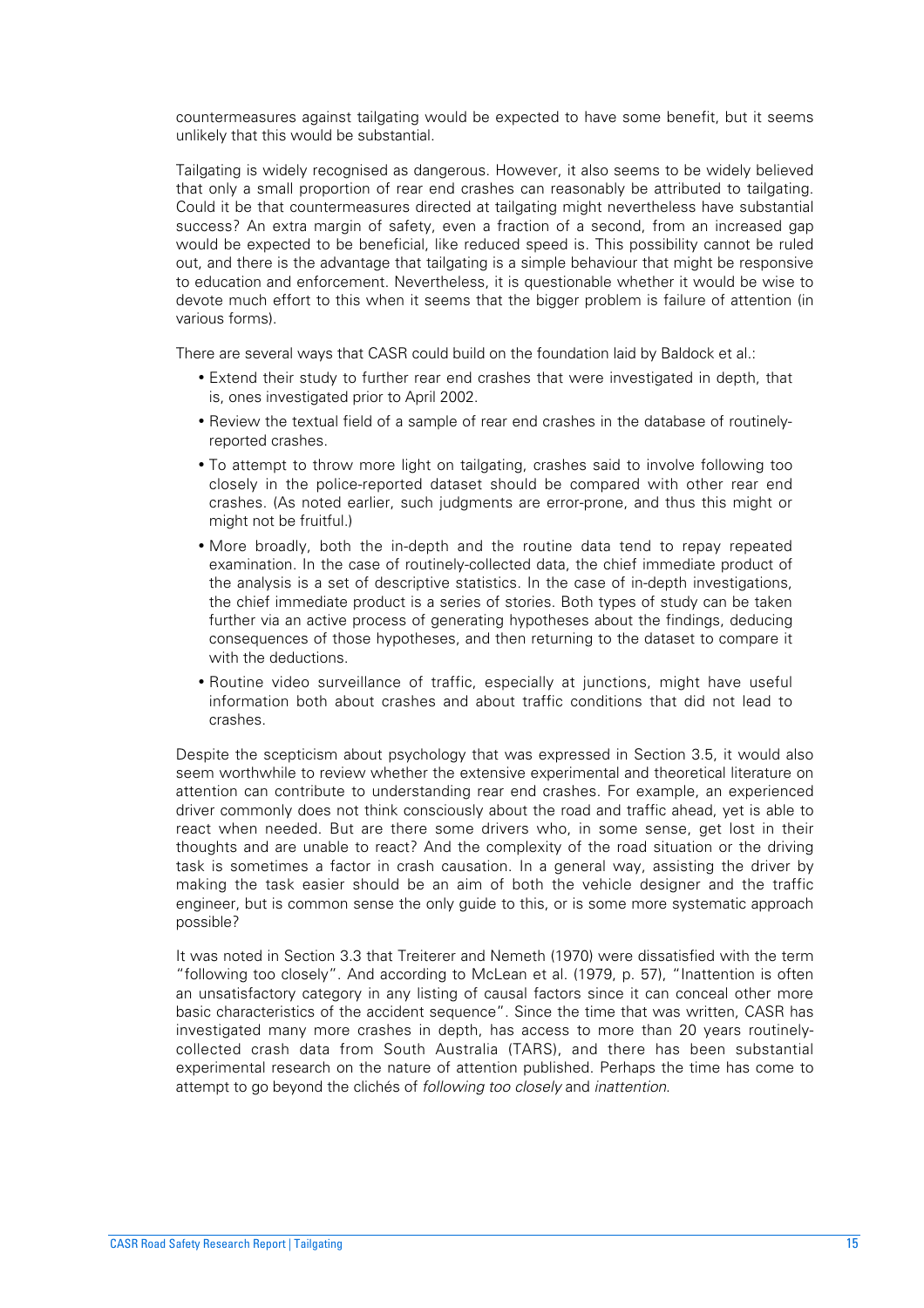# Acknowledgements

This study was funded by South Australia's Motor Accident Commission (MAC) through a Project Grant to the Centre for Automotive Safety Research. The MAC Project Manager was Ross McColl.

The Centre for Automotive Safety Research receives core funding from both MAC and the South Australian Department for Transport, Energy and Infrastructure.

The views expressed in this report are those of the author and do not necessarily represent those of the University of Adelaide or the funding organisations.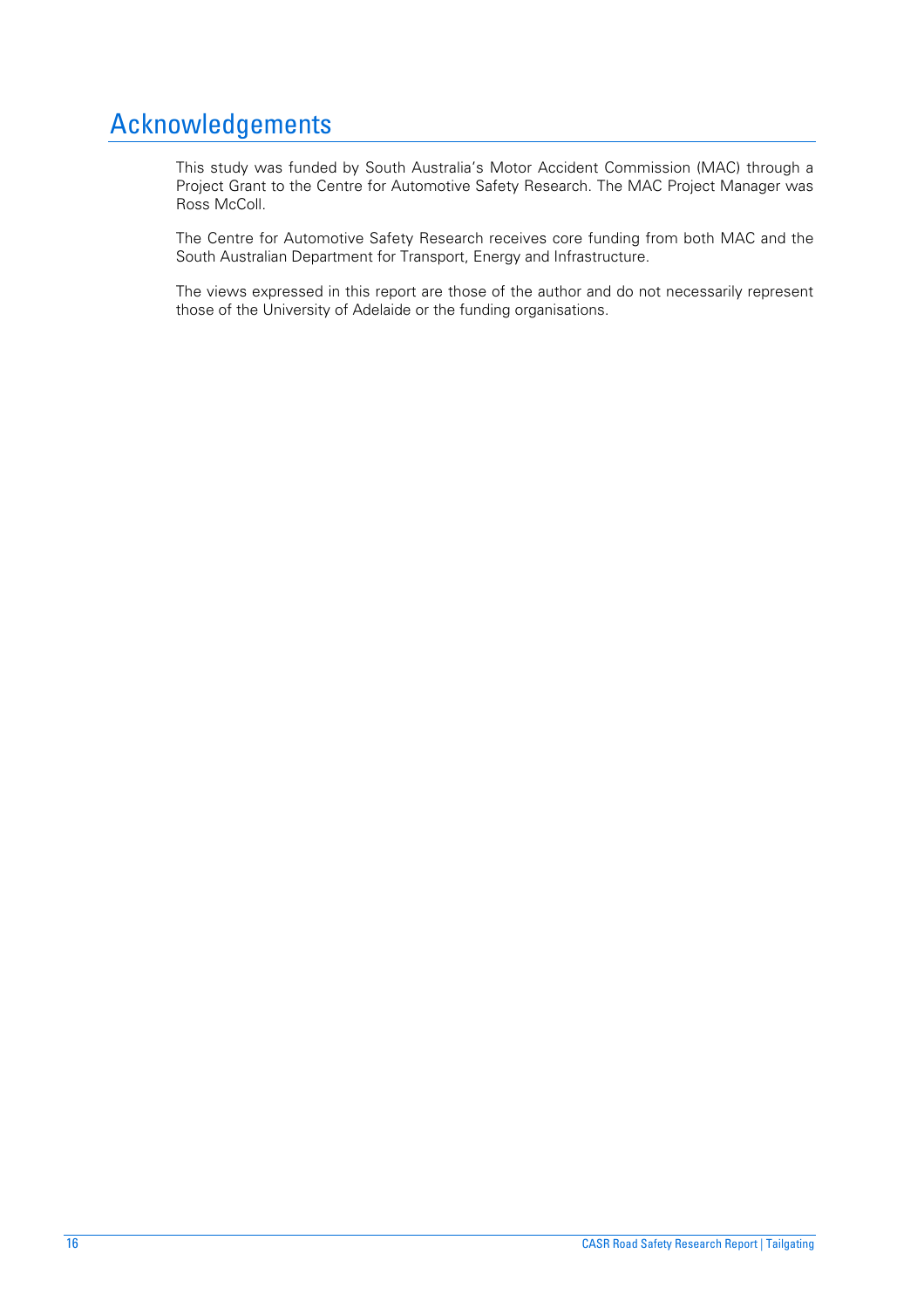## **References**

- AASHO 1973. A Policy on Design of Urban Highways and Arterial Streets. Washington, DC. American Association of State Highway Officials.
- Andreassen D, Bishop J, Catchpole J, Cusack S, Morgan R, Tan HW, Uber C, Ward B 1996a. Study of rear end accidents. Final report. RS 756-4, ARRB Transport Research, Vermont South, Victoria.
- Andreassen D, Bishop J, Catchpole J, Cusack S, Morgan R, Tan HW, Uber C, Ward B 1996b. Study of rear end accidents. Appendices. RS 756-T, ARRB Transport Research, Vermont South, Victoria.
- Baldock MRJ, Long AD, Lindsay VL, McLean AJ 2005. Rear end crashes. Report CASR 018, Centre for Automotive Safety Research, University of Adelaide.
- Begg DJ, Langley JD 2004. Identifying predictors of persistent non-alcohol or drug-related risky driving behaviours among a cohort of young adults. Accident Analysis and Prevention 36: 1067-1071.
- Brackstone, M 2003. Driver psychological types and car following: Is there a correlation? Results of a pilot study. Proceedings of the Second International Driving Symposium on Human Factors in Driver Assessment, Training and Vehicle Design, pp. 245-250. http://ppc.uiowa.edu/driving-assessment/2003/Summaries/ Downloads/Final\_Papers/PDF/56\_Brackstoneformat.pdf
- Brackstone M, Sultan B, McDonald M 2002. Motorway driver behaviour: Studies on car following. Transportation Research, Part F, 5: 329-344.
- Davis GA, Swenson T 2006. Collective responsibility for freeway rear-ending accidents? An application of probabilistic causal models. Accident Analysis and Prevention 38: 728-736. (A similar but not identical document is available as report CTS 06-02, Center for Transportation Studies, University of Minnesota. http://www.cts.umn.edu/pdf/CTS-06-02.pdf)
- Dragutinovic N, Brookhuis KA, Hagenzieker MP, Marchau VAWJ 2005. Behavioural effects of Advanced Cruise Control use --- A meta-analytic approach. European Journal of Transport and Infrastructure Research 5: 267-280.
- ETSC 1999. Police enforcement strategies to reduce traffic casualties in Europe. Report from the European Transport Safety Council, Brussels.
- Green M 2000. "How long does it take to stop?" Methodological analysis of driver perception-brake times. Transportation Human Factors 2: 195-216. Commentary and Response, pp. 217-228.
- Helliar-Symons RD 1983. Automatic close-following warning sign at Ascot. Laboratory Report 1095, Transport and Road Research Laboratory, Crowthorne.
- Helliar-Symons RD, Butler NR 1995. M1 chevron trial --- Accident study. Project Report 118, Transport Research Laboratory, Crowthorne.
- Helliar-Symons RD, Ray SD 1986. Automatic close-following warning sign --- Further trials. Research Report 63, Transport and Road Research Laboratory, Crowthorne.
- Helliar-Symons R, Webster P, Skinner A 1995. The M1 chevron trial. Traffic Engineering and Control 36: 563-567.
- Huddart KW, Lafont R 1990. Close driving --- Hazard or necessity? Proceedings of Seminar G, PTRC Transport and Planning Summer Annual Meeting (Volume P334), 205-217. London: PTRC Education and Research Services.
- Hutchinson TP 1987. Road Accident Statistics. Adelaide: Rumsby Scientific Publishing.
- Jones RK, Treat JR, Joscelyn KB 1981. Identification of general risk-management countermeasures for unsafe driving actions. Volume III: A definitional study of speeding, following too closely, and driving left of center. Report UM-HSRI-81-7-3, Highway Safety Research Institute, University of Michigan, Ann Arbor.
- Kahane CJ 1989. An evaluation of center high mounted stop lamps based on 1987 data. Report DOT HS 807 442, National Highway Traffic Safety Administration, Washington, DC.
- Kinnear DG, Lainson LN, Penn HG 1984. An evaluation of four pavement treatments in Sydney in relation to crash reduction, skid resistance and cost. Proceedings of the 12th Australian Road Research Board Conference, Part 3, 1-17.
- Knipling RR, Hendricks DL, Koziol JS, Allen JC, Tijerina L, Wilson C 1992. A front-end analysis of rear-end crashes. Presented at the Second Annual Meeting of Intelligent Vehicle Highway System America.
- Kuge N, Matsushita Y, Shimoyama O 2002. Development of a high-functionality tail lamp system in the second phase of the ASV program. JSAE Review 23: 371-377.
- Levy J, Pashler H, Boer E 2006. Central interference in driving. Is there any stopping the psychological refractory period? Psychological Science 17: 228-235.
- Lierkamp D 2003. Treating inadequate headways on a high flow freeway. Cooper@tive Tr@nsport@tion Dyn@mics  $2: 3.1 - 3.31$
- Marsden GR, McDonald M, Brackstone M 2003. A comparative assessment of driving behaviours at three sites. European Journal of Transport and Infrastructure Research 3: 5-20.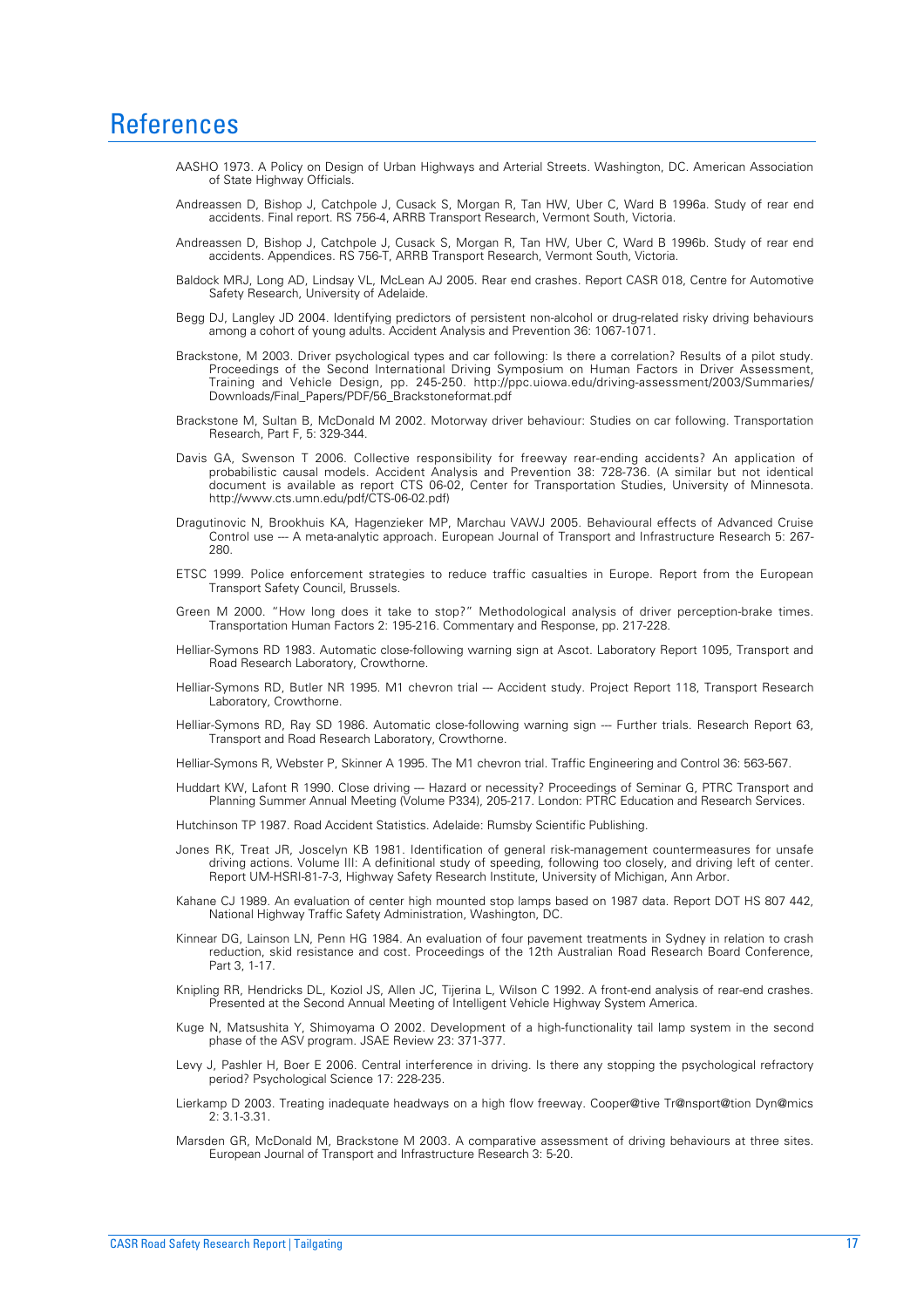- McGehee DV, Dingus TA, Hrowitz AD, Oberdier LM, Parikh JS 1993. Effect of a "headway" display on driver following behavior; Experimental field test design and initial results. Proceedings of the Intelligent Vehicles '93 Symposium, pp. 308-313. Piscataway, NJ: Institute of Electrical and Electronics Engineers.
- McLean AJ, Offler WJ, Sandow BL (1979), Adelaide in-depth accident study 1975-1979. Part 7: Road and traffic factors. Report from the Road Accident Research Unit (now the Centre for Automotive Safety Research), University of Adelaide.
- Michael PG, Leeming FC, Dwyer WO 2000. Headway on urban streets: Observational data and an intervention to decrease tailgating. Transportation Research, Part F, 3: 55-64.
- Minnesota Department of Transportation 2006. Minnesota tailgating pilot project. Report from the Office of Traffic Safety, Minnesota Department of Transportation. http://www.dot.state.mn.us/trafficeng/tailgating/Tailgatingfinalreport.pdf
- Moore DW, Rumar K 1999. Historical development and current effectiveness of rear lighting systems. Report UMTRI-99-31, Transportation Research Institute, University of Michigan, Ann Arbor.
- Mortimer RG 1981. Effects of braking deceleration signals on rearend collisions. Proceedings of the 25th Annual Conference of the American Association for Automotive Medicine, pp. 369-380. Morton Grove, IL: AAAM.
- Navin F, Zein S, Felipe E 2000. Road safety engineering: An effective tool in the fight against whiplash injuries. Accident Analysis and Prevention 32: 271-275.
- Ohta H 1993. Individual differences in driving distance headway. In: Gale AG, Brown ID (Editors), Vision in Vehicles -- IV, pp. 91-100. Amsterdam: North-Holland.
- Postans RL, Wilson WT 1983. Close-following on the motorway. Ergonomics 26: 317-327.
- Rajalin S, Hassel S-O, Summala H 1997. Close-following drivers on two-lane highways. Accident Analysis and Prevention 29: 723-729.
- Rämä P, Kulmala R 2000. Effects of variable message signs for slippery road conditions on driving speed and headways. Transportation Research, Part F, 3: 85-94.
- Rausch A, Wong J, Kirkpatrick M 1982. A field test of two single center, high mounted brake light systems. Accident Analysis and Prevention 34: 215-220.
- Regan M, Stephan K, Mitsopoulos E, Young K, Triggs T, Tomasevic N, Tierney P, Healy D 2005. The effect on driver workload, attitudes and acceptability of in-vehicle intelligent transport systems: Selected final results from the TAC SafeCar project. Proceedings of the Australasian Road Safety Research, Policing and Education Conference. Wellington, New Zealand: Ministry of Transport.
- Regan MA, Young K, Triggs T, Tomasevic N, Mitsopoulos E, Tierney P, Healy D, Connelly K, Tingvall C 2005. Effects on driving performance of in-vehicle intelligent transport systems: Final results of the Australian TAC SafeCar project. Proceedings of the Australasian Road Safety Research, Policing and Education Conference. Wellington, New Zealand: Ministry of Transport.
- Rockwell TH, Treiterer J 1968. Sensing and communication between vehicles. National Cooperative Highway Research Program Report 51.
- Rutley KS, Mace DGW 1969. An evaluation of a brakelight display which indicates the severity of braking. RRL Report LR 287, Road Research Laboratory (now TRL Ltd.), Crowthorne, U.K.
- Sayer JR, Mefford ML, Huang RW 2003. The effects of lead-vehicle size on driver following behavior: Is ignorance truly bliss? Proceedings of the Second International Driving Symposium on Human Factors in Driver Assessment, Training and Vehicle Design, pp. 221-225. http://ppc.uiowa.edu/driving-assessment/2003/ Summaries/Downloads/Final\_Papers/PDF/52\_Sayerformat.pdf
- Searles B 1980. Unreported traffic crashes in Sydney. Proceedings of the 10th Conference of the Australian Road Research Board, Part 4, pp. 62-74.
- Shinar D, Schechtman E 2002. Headway feedback improves intervehicular distance: A field study. Human Factors 44: 474-481.
- Sohn SY, Stepleman R 1998. Meta-analysis on total braking time. Ergonomics 41: 1129-1140.
- Strahilevitz LJ 2006. "How's my driving?" for everyone (and everything?) New York University Law Review 81: 1699-1765.
- Summala H 2000. Brake reaction times and driver behavior analysis. Transportation Human Factors 2: 218-226.
- Taieb-Maimon M, Shinar D 2001. Minimum and comfortable driving headways: Reality versus perception. Human Factors 43: 159-172.
- Taoka GT 1982. Statistical evaluation of brake reaction time. Compendium of Technical Papers, 52nd Annual Meeting of the Institute of Transportation Engineers, pp. 30-36.
- Treiterer J, Nemeth ZA 1970. Multiple rear-end collisions in freeway traffic, their causes and their avoidance. Society of Automotive Engineers, Paper No 700085.
- Turnbull Fenner 1998. Literature research of tailgating problems observed throughout the world and countermeasures / trials used to curb tailgating. Report, reference 1778R4555, prepared for VicRoads by Turnbull Fenner Pty Ltd, Glen Iris, Victoria.